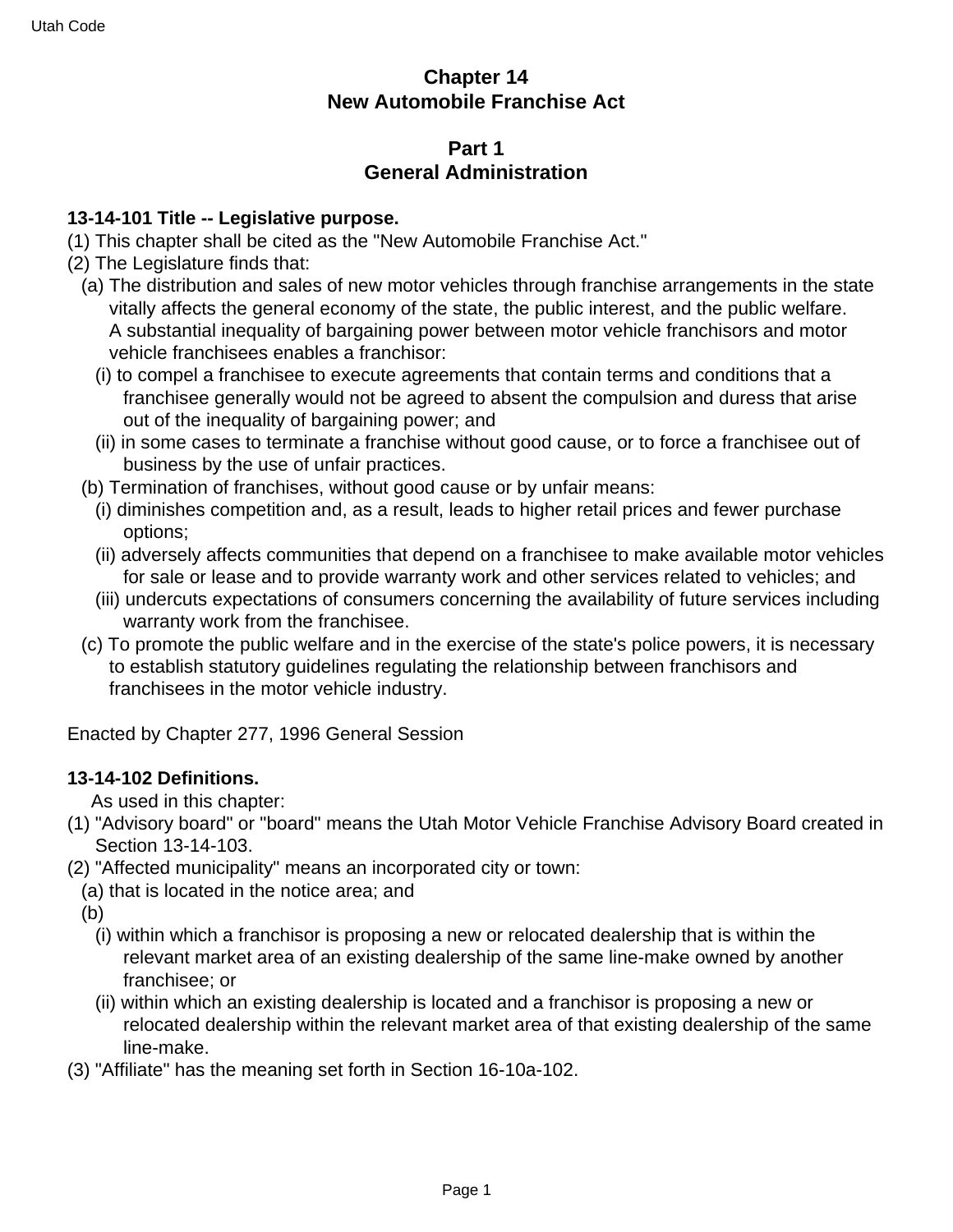- (4) "Aftermarket product" means any product or service not included in the franchisor's suggested retail price of the new motor vehicle, as that price appears on the label required by 15 U.S.C. Sec. 1232(f).
- (5) "Dealership" means a site or location in this state:
	- (a) at which a franchisee conducts the business of a new motor vehicle dealer; and
	- (b) that is identified as a new motor vehicle dealer's principal place of business for licensing purposes under Section 41-3-204.
- (6) "Department" means the Department of Commerce.
- (7) "Do-not-drive order" means an order issued by a franchisor that instructs an individual not to operate a motor vehicle of the franchisor's line-make due to a recall.
- (8) "Executive director" means the executive director of the Department of Commerce.
- (9)
	- (a) "Franchise" or "franchise agreement" means a written agreement, or in the absence of a written agreement, then a course of dealing or a practice for a definite or indefinite period, in which:
		- (i) a person grants to another person a license to use a trade name, trademark, service mark, or related characteristic; and
		- (ii) a community of interest exists in the marketing of new motor vehicles, new motor vehicle parts, and services related to the sale or lease of new motor vehicles at wholesale or retail.
	- (b) "Franchise" or "franchise agreement" includes a sales and service agreement.
- (10) "Franchisee" means a person with whom a franchisor has agreed or permitted, in writing or in practice, to purchase, sell, or offer for sale new motor vehicles manufactured, produced, represented, or distributed by the franchisor.
- (11) "Franchisor" means a person who has, in writing or in practice, agreed with or permits a franchisee to purchase, sell, or offer for sale new motor vehicles manufactured, produced, assembled, represented, or distributed by the franchisor, and includes:
	- (a) the manufacturer, producer, assembler, or distributor of the new motor vehicles;
	- (b) an intermediate distributor; and
	- (c) an agent, officer, or field or area representative of the franchisor.
- (12) "Lead" means the referral by a franchisor to a franchisee of a potential customer whose contact information was obtained from a franchisor's program, process, or system designed to generate referrals for the purchase or lease of a new motor vehicle, or for service work related to the franchisor's vehicles.
- (13) "Line-make" means:
	- (a) for other than a recreational vehicle, the motor vehicles that are offered for sale, lease, or distribution under a common name, trademark, service mark, or brand name of the franchisor; or
	- (b) for a recreational vehicle, a specific series of recreational vehicle product that:
		- (i) is identified by a common series trade name or trademark;
		- (ii) is targeted to a particular market segment, as determined by decor, features, equipment, size, weight, and price range;
		- (iii) has a length and floor plan that distinguish the recreational vehicle from other recreational vehicles with substantially the same decor, features, equipment, size, weight, and price;
		- (iv) belongs to a single, distinct classification of recreational vehicle product type having a substantial degree of commonality in the construction of the chassis, frame, and body; and
		- (v) a franchise agreement authorizes a dealer to sell.
- (14) "Mile" means 5,280 feet.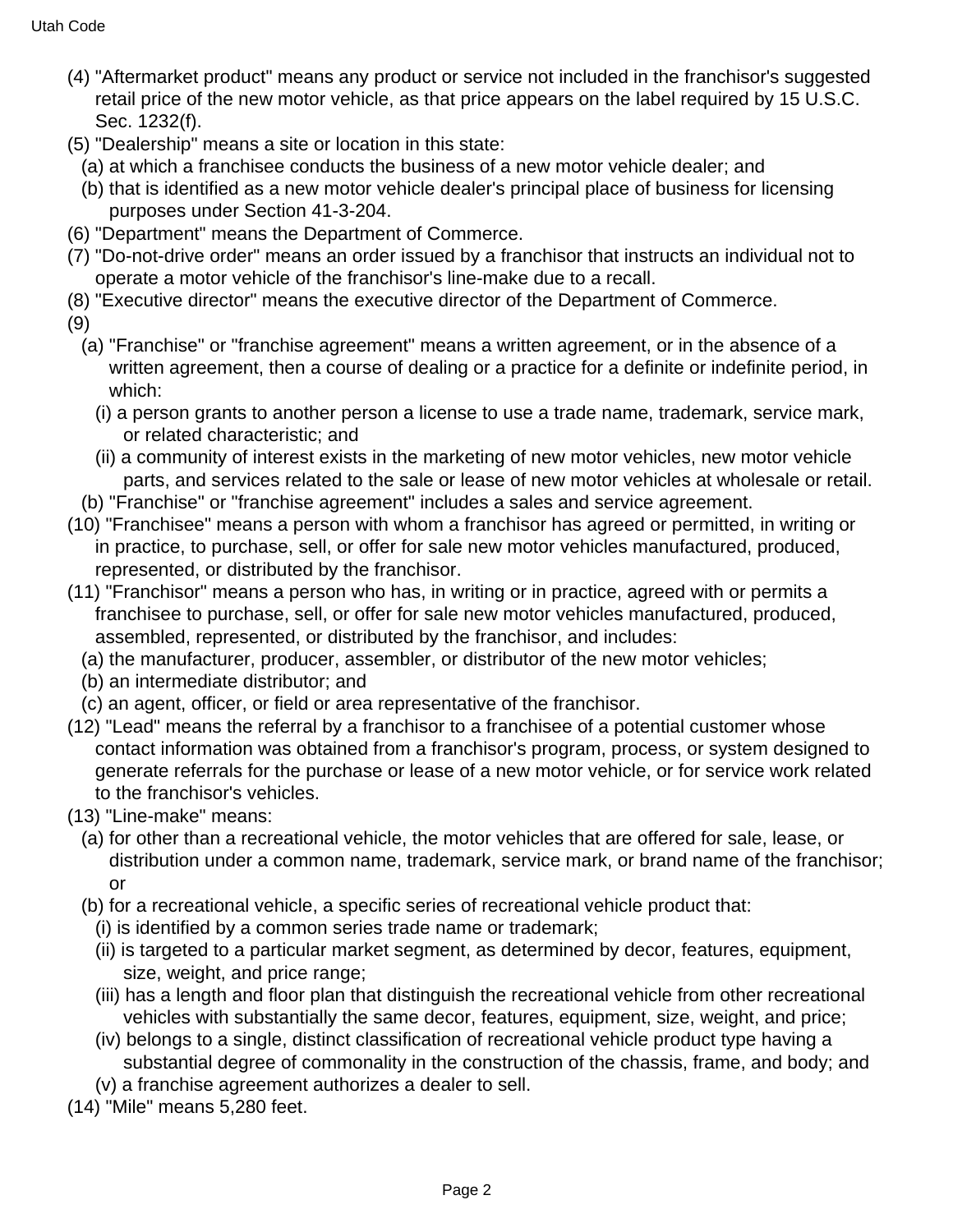- (15) "Motor home" means a self-propelled vehicle, primarily designed as a temporary dwelling for travel, recreational, or vacation use.
- (16)
	- (a) "Motor vehicle" means:
		- (i) except as provided in Subsection (16)(b), a trailer;
		- (ii) a travel trailer;
		- (iii) except as provided in Subsection (16)(b), a motor vehicle as defined in Section 41-3-102;
		- (iv) a semitrailer as defined in Section 41-1a-102; and
		- (v) a recreational vehicle.
	- (b) "Motor vehicle" does not include:
		- (i) a motorcycle as defined in Section 41-1a-102;
		- (ii) an off-highway vehicle as defined in Section 41-3-102;
		- (iii) a small trailer;
		- (iv) a trailer that:
			- (A) is not designed for human habitation; and
		- (B) has a gross vehicle weight rating of less than 26,000 pounds;
		- (v) a mobile home as defined in Section 41-1a-102;
		- (vi) a trailer of 750 pounds or less unladen weight; and
		- (vii) a farm tractor or other machine or tool used in the production, harvesting, or care of a farm product.
- (17) "New motor vehicle" means a motor vehicle that:
	- (a) has never been titled or registered; and
	- (b) for a motor vehicle that is not a trailer, travel trailer, or semitrailer, has been driven less than 7,500 miles.
- (18) "New motor vehicle dealer" is a person who is licensed under Subsection 41-3-202(1) to sell new motor vehicles.
- (19) "Notice" or "notify" includes both traditional written communications and all reliable forms of electronic communication unless expressly prohibited by statute or rule.
- (20) "Notice area" means the geographic area that is:
	- (a) within a radius of at least six miles and no more than 10 miles from the site of an existing dealership; and
	- (b) located within a county with a population of at least 225,000.
- (21) "Primary market area" means:
	- (a) for an existing dealership, the geographic area established by the franchisor that the existing dealership is intended to serve; or
	- (b) for a new or relocated dealership, the geographic area proposed by the franchisor that the new or relocated dealership is intended to serve.
- (22) "Recall" means a determination by a franchisor or the National Highway Traffic Safety Administration that a motor vehicle has a safety-related defect or fails to meet a federal safety or emissions standard.
- (23) "Recall repair" means any diagnostic work, labor, or part necessary to resolve an issue that is the basis of a recall.
- (24)
	- (a) "Recreational vehicle" means a vehicular unit other than a mobile home, primarily designed as a temporary dwelling for travel, recreational, or vacation use, that is either self-propelled or pulled by another vehicle.
	- (b) "Recreational vehicle" includes:
		- (i) a travel trailer;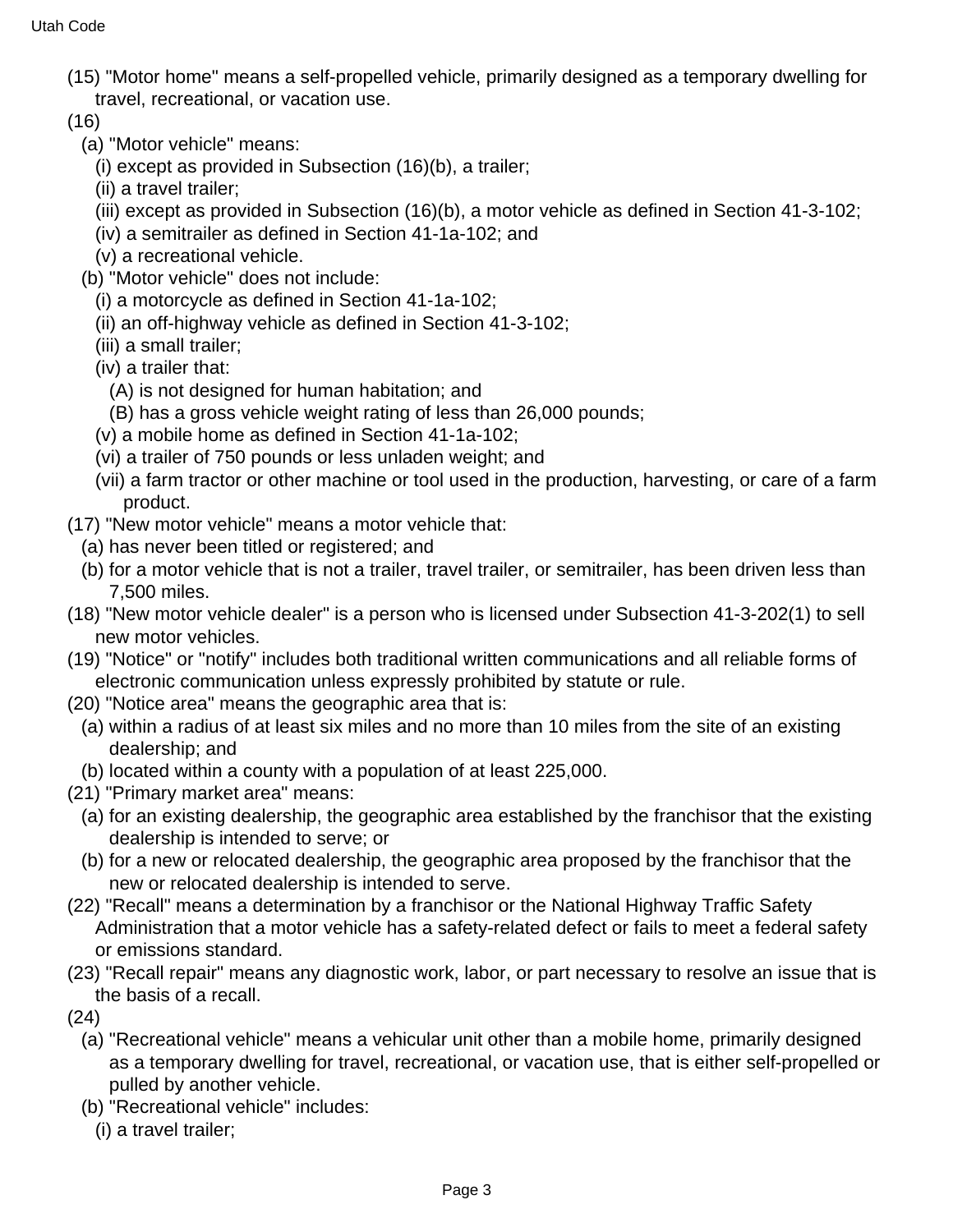- (ii) a camping trailer;
- (iii) a motor home;
- (iv) a fifth wheel trailer; and
- (v) a van.
- (25)
	- (a) "Relevant market area," except with respect to recreational vehicles, means:
		- (i) as applied to an existing dealership that is located in a county with a population of less than 225,000:
			- (A) the county in which the existing dealership is located; and
			- (B) the area within a 15-mile radius of the existing dealership; or
		- (ii) as applied to an existing dealership that is located in a county with a population of 225,000 or more, the area within a 10-mile radius of the existing dealership.
	- (b) "Relevant market area," with respect to recreational vehicles, means:
		- (i) the county in which the dealership is to be established or relocated; and
		- (ii) the area within a 35-mile radius from the site of the existing dealership.
- (26) "Sale, transfer, or assignment" means any disposition of a franchise or an interest in a franchise, with or without consideration, including a bequest, inheritance, gift, exchange, lease, or license.
- (27) "Serve" or "served," unless expressly indicated otherwise by statute or rule, includes any reliable form of communication.
- (28) "Site-control agreement" means an agreement, however denominated and regardless of the agreement's form or of the parties to the agreement, that has the effect of:
	- (a) controlling in any way the use and development of the premises upon which a franchisee's business operations are located;
	- (b) requiring a franchisee to establish or maintain an exclusive dealership facility on the premises upon which the franchisee's business operations are located; or
	- (c) restricting the ability of the franchisee or, if the franchisee leases the dealership premises, the franchisee's lessor to transfer, sell, lease, develop, redevelop, or change the use of some or all of the dealership premises, whether by sublease, lease, collateral pledge of lease, right of first refusal to purchase or lease, option to purchase or lease, or any similar arrangement.
- (29) "Small trailer" means the same as that term is defined in Section 41-3-102.
- (30) "Stop-sale order" means an order issued by a franchisor that prohibits a franchisee from selling or leasing a certain used motor vehicle of the franchisor's line-make, which then or thereafter is in the franchisee's inventory, due to a recall.
- (31) "Trailer" means the same as that term is defined in Section 41-3-102.
- (32) "Travel trailer," "camping trailer," or "fifth wheel trailer" means a portable vehicle without motive power, designed as a temporary dwelling for travel, recreational, or vacation use that does not require a special highway movement permit when drawn by a self-propelled motor vehicle.
- (33) "Used motor vehicle" means a motor vehicle that:
	- (a) has been titled and registered to a purchaser other than a franchisee; or
	- (b) for a motor vehicle that is not a trailer, travel trailer, or semitrailer, has been driven 7,500 or more miles.
- (34) "Value of a used motor vehicle" means the average trade-in value for a used motor vehicle of the same year, make, and model as reported in a recognized, independent third-party used motor vehicle guide.
- (35) "Written," "write," "in writing," or other variations of those terms shall include all reliable forms of electronic communication.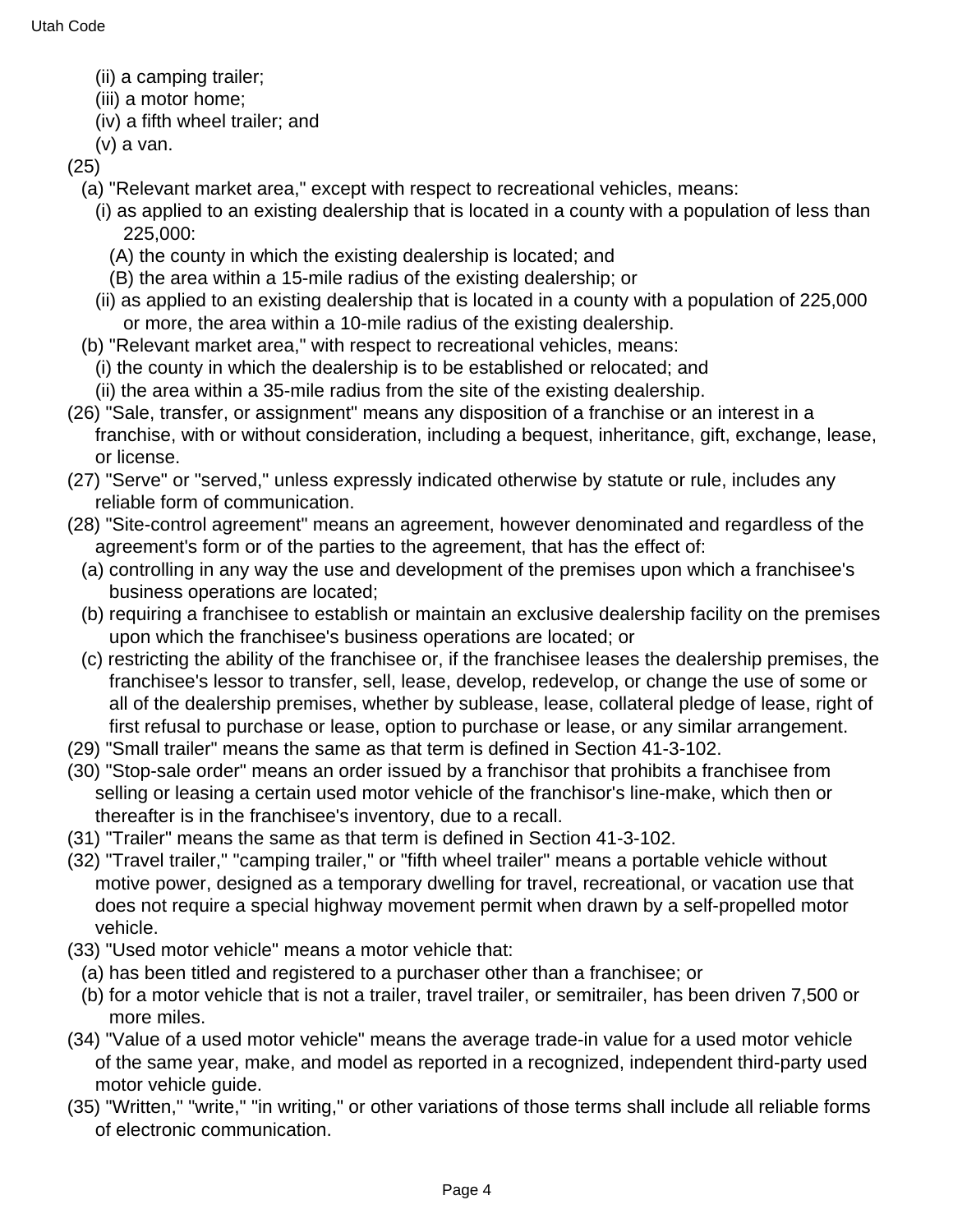Amended by Chapter 367, 2020 General Session

# **13-14-103 Utah Motor Vehicle Franchise Advisory Board -- Creation -- Appointment of members -- Alternate members -- Chair -- Quorum -- Conflict of interest.**

- (1) There is created within the department the Utah Motor Vehicle Franchise Advisory Board that consists of:
	- (a) the executive director or the executive director's designee; and
	- (b) 11 members appointed by the executive director, with the concurrence of the governor as follows:
		- (i) one recreational motor vehicle franchisee;
		- (ii) three new motor vehicle franchisees from different congressional districts in the state;
		- (iii) three members representing motor vehicle franchisors registered by the department pursuant to Section 13-14-105;
		- (iv) three members of the general public, none of whom shall be related to any franchisee; and
		- (v) one representative of the Utah League of Cities and Towns.
- (2)
	- (a) The executive director shall appoint, with the concurrence of the governor, five alternate members, with one alternate from each of the designations described in Subsections (1)(b)(i) through (v), except that the new motor vehicle franchisee alternate for the designation under Subsection (1)(b)(ii) may be from any congressional district.
	- (b) An alternate shall take the place of a regular advisory board member from the same designation at a meeting of the advisory board where that regular advisory board member is absent or otherwise disqualified from participating in the advisory board meeting.
- (3)
- (a)
	- (i) Members of the advisory board appointed under Subsections (1)(b) and (2) are appointed for a term of four years.
	- (ii) No specific term applies to the executive director or the executive director's designee.
	- (b) The executive director may adjust the term of members who were appointed to the advisory board prior to July 1, 2001, by extending the unexpired term of a member for up to two additional years in order to insure that approximately half of the members are appointed every two years.
	- (c) In the event of a vacancy on the advisory board of a member appointed under Subsection (1)(b) or (2), the executive director with the concurrence of the governor, shall appoint an individual to complete the unexpired term of the member whose office is vacant.
- (d) A member may not be appointed to more than two consecutive terms.
- (4)
	- (a) The executive director or the executive director's designee is the chair of the advisory board.
	- (b) The department shall keep a record of all hearings, proceedings, transactions,
	- communications, and recommendations of the advisory board.
- (5)
	- (a) Four or more members of the advisory board constitute a quorum for the transaction of business.
- (b) The action of a majority of a quorum present is considered the action of the advisory board. (6)
	- (a) A member of the advisory board may not participate as a board member in a proceeding or hearing: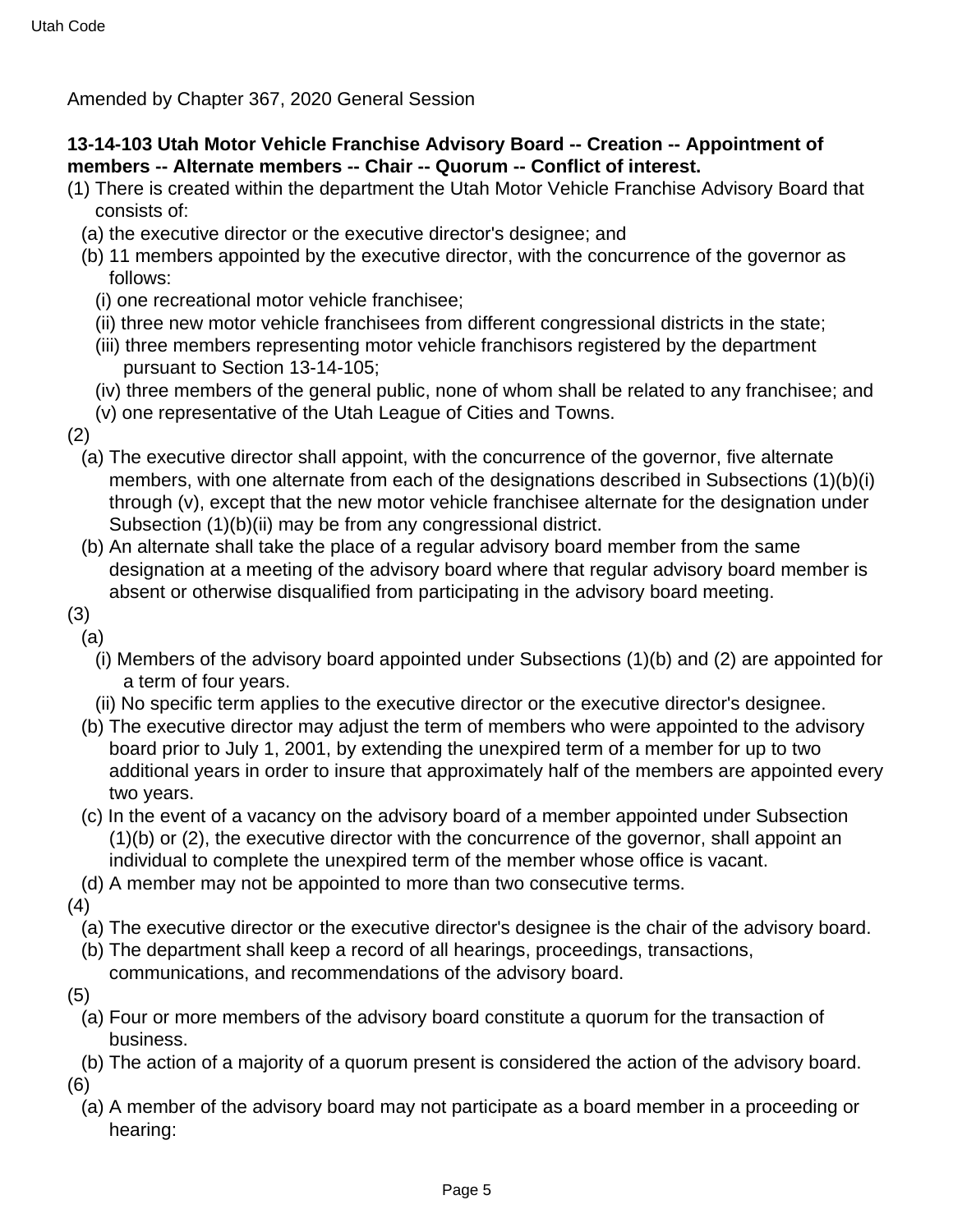- (i) involving the member's licensed business or employer; or
- (ii) when a member, a member's business or family, or employer has a pecuniary interest in the outcome or other conflict of interest concerning an issue before the advisory board.
- (b) If a member of the advisory board is disqualified under Subsection (6)(a), the executive director shall select the appropriate alternate member to act on the issue before the advisory board as provided in Subsection (2).
- (7) Except for the executive director or the executive director's designee, an individual may not be appointed or serve on the advisory board while holding any other elective or appointive state or federal office.
- (8) A member may not receive compensation or benefits for the member's service, but may receive per diem and travel expenses in accordance with:
	- (a) Section 63A-3-106;
	- (b) Section 63A-3-107; and
- (c) rules made by the Division of Finance pursuant to Sections 63A-3-106 and 63A-3-107.
- (9) The department shall provide necessary staff support to the advisory board.

Amended by Chapter 268, 2015 General Session

#### **13-14-104 Powers and duties of the advisory board and the executive director.** (1)

- (a) Except as provided in Subsection 13-14-106(3), the advisory board shall make recommendations to the executive director on the administration and enforcement of this chapter, including adjudicative and rulemaking proceedings.
- (b) The executive director shall:
	- (i) consider the advisory board's recommendations; and
	- (ii) issue any rules or final decisions by the department.
- (2) The executive director, in consultation with the advisory board, shall make rules for the administration of this chapter in accordance with Title 63G, Chapter 3, Utah Administrative Rulemaking Act.
- (3)
	- (a) An adjudicative proceeding under this chapter shall be conducted in accordance with Title 63G, Chapter 4, Administrative Procedures Act.
	- (b) In an adjudicative proceeding under this chapter, any order issued by the executive director:
		- (i) shall comply with Section 63G-4-208, whether the proceeding is a formal or an informal adjudicative proceeding under Title 63G, Chapter 4, Administrative Procedures Act; and
		- (ii) if the order modifies or rejects a finding of fact in a recommendation from the advisory board, shall be made on the basis of information learned from the executive director's:
			- (A) personal attendance at the hearing; or
			- (B) review of the record developed at the hearing.
- (4) The executive director's decision under this section shall be made available to the public.

Amended by Chapter 268, 2015 General Session

#### **13-14-105 Registration -- Fees.**

- (1) A franchisee or franchisor doing business in this state shall:
	- (a) annually register or renew its registration with the department in a manner established by the department; and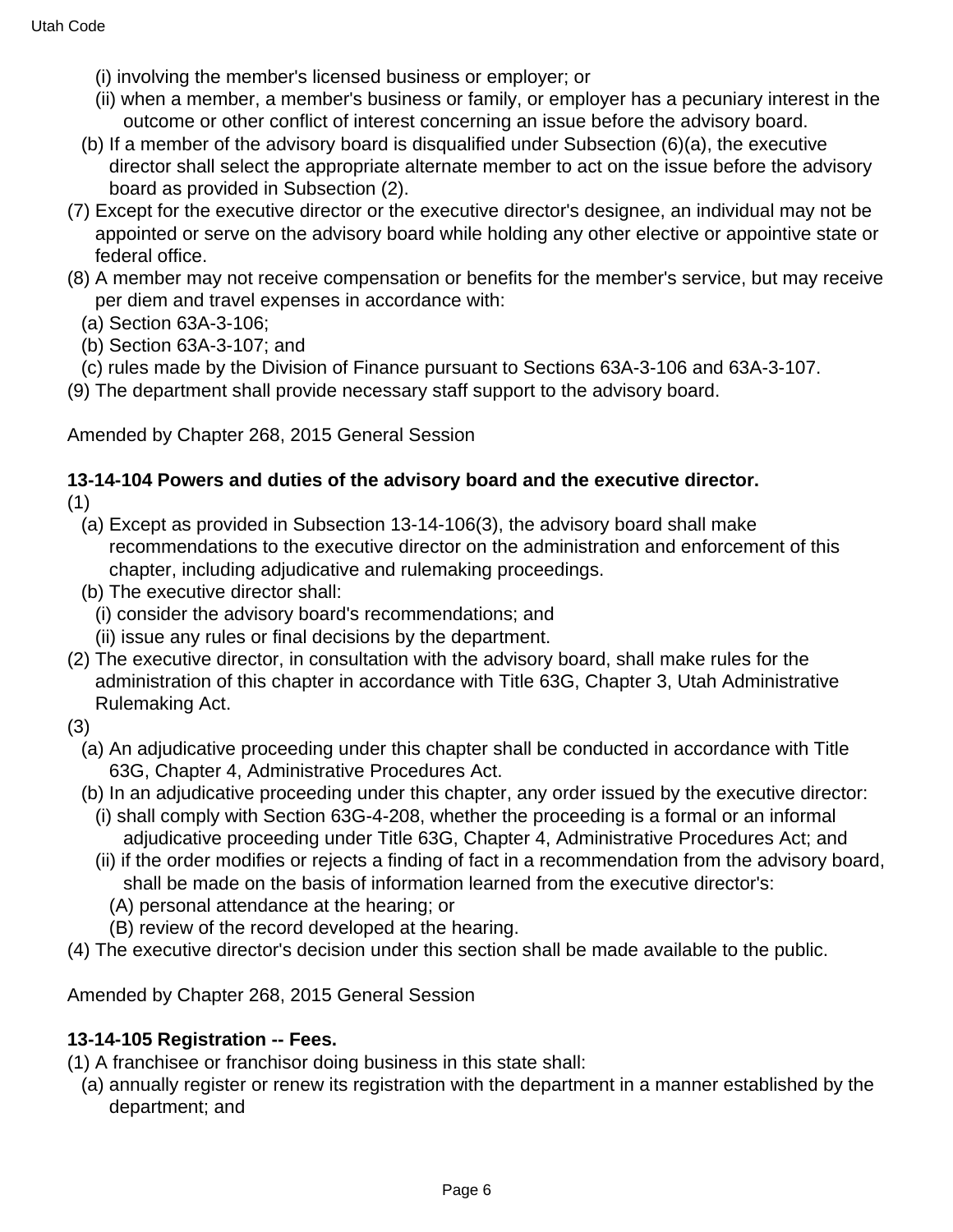- (b) pay an annual registration fee in an amount determined by the department in accordance with Sections 13-1-2 and 63J-1-504.
- (2) The department shall register or renew the registration of a franchisee or franchisor if the franchisee or franchisor complies with this chapter and rules made by the department under this chapter.
- (3) A franchisee or franchisor registered under this section shall comply with this chapter and any rules made by the department under this chapter including any amendments to this chapter or the rules made after a franchisee or franchisor enter into a franchise agreement.
- (4) The fee imposed under Subsection (1)(b) shall be collected by the department and deposited into the Commerce Service Account created by Section 13-1-2.
- (5) Notwithstanding Subsection (1), an agent, officer, or field or area representative of a franchisor does not need to be registered under this section if the franchisor is registered under this section.

Amended by Chapter 278, 2010 General Session

# **13-14-106 Administrative proceedings commenced by the agency.**

- (1) Except as provided in Subsection (3), after a hearing and after receipt of the advisory board's recommendation, if the executive director finds that a person has violated this chapter or any rule made under this chapter, the executive director may:
	- (a) issue a cease and desist order; and
	- (b) assess an administrative fine.
- (2)
	- (a) In determining the amount and appropriateness of an administrative fine under Subsection (1), the executive director shall consider:
		- (i) the gravity of the violation;
		- (ii) any history of previous violations; and
		- (iii) any attempt made by the person to retaliate against another person for seeking relief under this chapter or other federal or state law relating to the motor vehicle industry.
	- (b) In addition to any other action permitted under Subsection (1), the department may file an action with a court seeking to enforce the executive director's order and pursue the executive director's assessment of a fine in an amount not to exceed \$5,000 for each day a person violates an order of the executive director.
- (3)
	- (a) In addition to the grounds for issuing an order on an emergency basis listed in Subsection 63G-4-502(1), the executive director may issue an order on an emergency basis if the executive director determines that irreparable damage is likely to occur if immediate action is not taken.
	- (b) In issuing an emergency order under Subsection (3)(a) the executive director shall comply with the requirements of Subsections 63G-4-502(2) and (3).

Amended by Chapter 382, 2008 General Session

# **13-14-107 Administrative proceedings -- Request for agency action.**

- (1)
	- (a) A person may commence an adjudicative proceeding in accordance with this chapter and Title 63G, Chapter 4, Administrative Procedures Act to:
		- (i) remedy a violation of this chapter;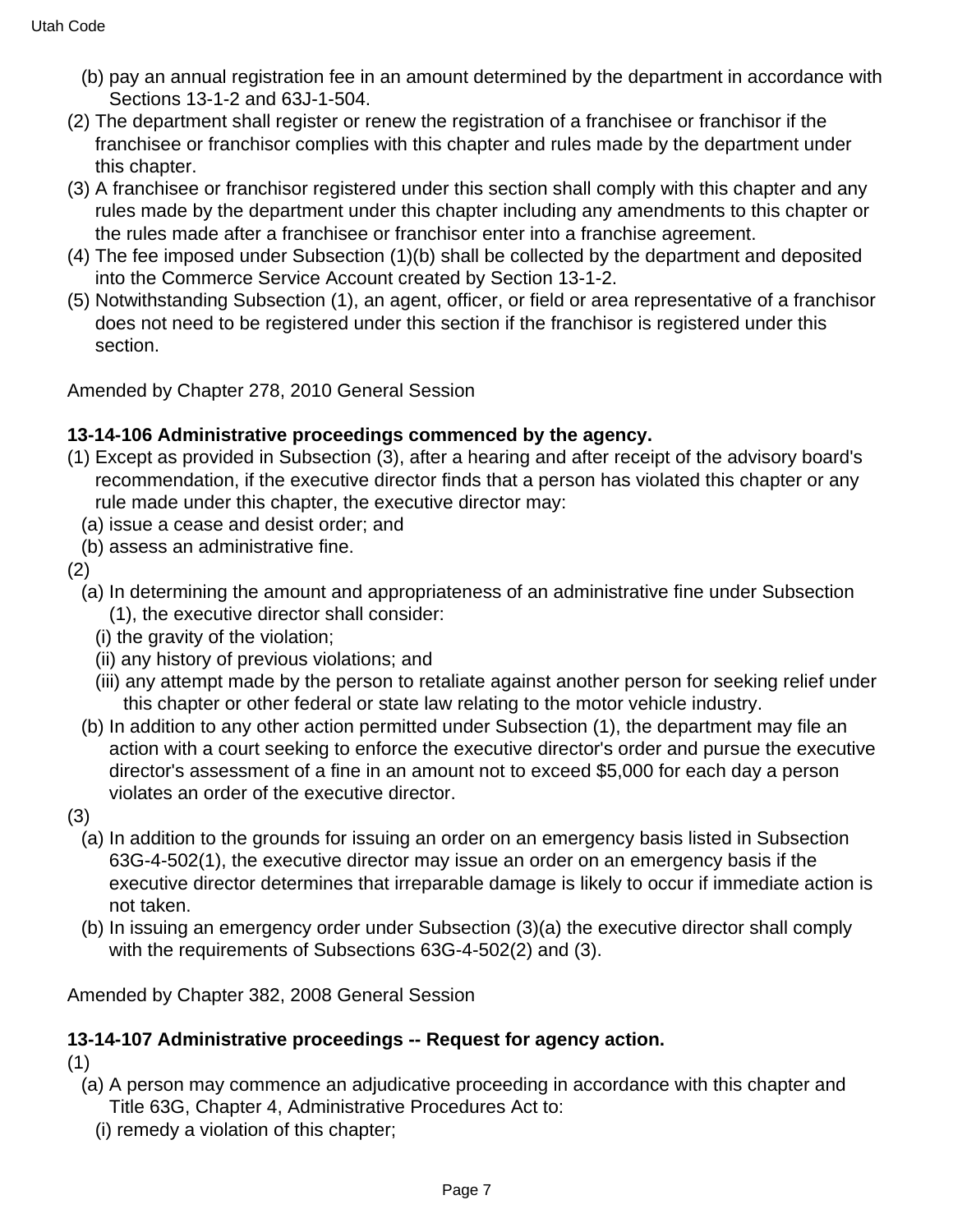- (ii) obtain approval of an act regulated by this chapter; or
- (iii) obtain any determination that this chapter specifically authorizes that person to request.
- (b) A person shall commence an adjudicative proceeding by filing a request for agency action in accordance with Section 63G-4-201.
- (2) After receipt of the advisory board's recommendation, the executive director shall apportion in a fair and equitable manner between the parties any costs of the adjudicative proceeding, including reasonable attorney fees.

Amended by Chapter 382, 2008 General Session

### **13-14-108 Applicability.**

 The provisions of this chapter do not apply to a person licensed as a direct-sale manufacturer under Title 41, Chapter 3, Motor Vehicle Business Regulation Act.

Enacted by Chapter 387, 2018 General Session

# **Part 2 Franchises in General**

### **13-14-201 Prohibited acts by franchisors -- Affiliates -- Disclosures.**

- (1) A franchisor may not in this state:
	- (a) except as provided in Subsection (3), require a franchisee to order or accept delivery of any new motor vehicle, part, accessory, equipment, or other item not otherwise required by law that is not voluntarily ordered by the franchisee;
	- (b) require a franchisee to:
		- (i) participate monetarily in any advertising campaign; or
		- (ii) contest, or purchase any promotional materials, display devices, or display decorations or materials;
	- (c) require a franchisee to change the capital structure of the franchisee's dealership or the means by or through which the franchisee finances the operation of the franchisee's dealership, if the dealership at all times meets reasonable capital standards determined by and applied in a nondiscriminatory manner by the franchisor;
	- (d) require a franchisee to refrain from participating in the management of, investment in, or acquisition of any other line of new motor vehicles or related products, if the franchisee:
		- (i) maintains a reasonable line of credit for each make or line of vehicles; and
		- (ii) complies with reasonable capital and facilities requirements of the franchisor;
	- (e) require a franchisee to prospectively agree to a release, assignment, novation, waiver, or estoppel that would:
		- (i) relieve a franchisor from any liability, including notice and hearing rights imposed on the franchisor by this chapter; or
		- (ii) require any controversy between the franchisee and a franchisor to be referred to a third party if the decision by the third party would be binding;
	- (f) require a franchisee to change the location of the principal place of business of the franchisee's dealership or make any substantial alterations to the dealership premises, if the change or alterations would be unreasonable or cause the franchisee to lose control of the premises or impose any other unreasonable requirement related to the facilities or premises;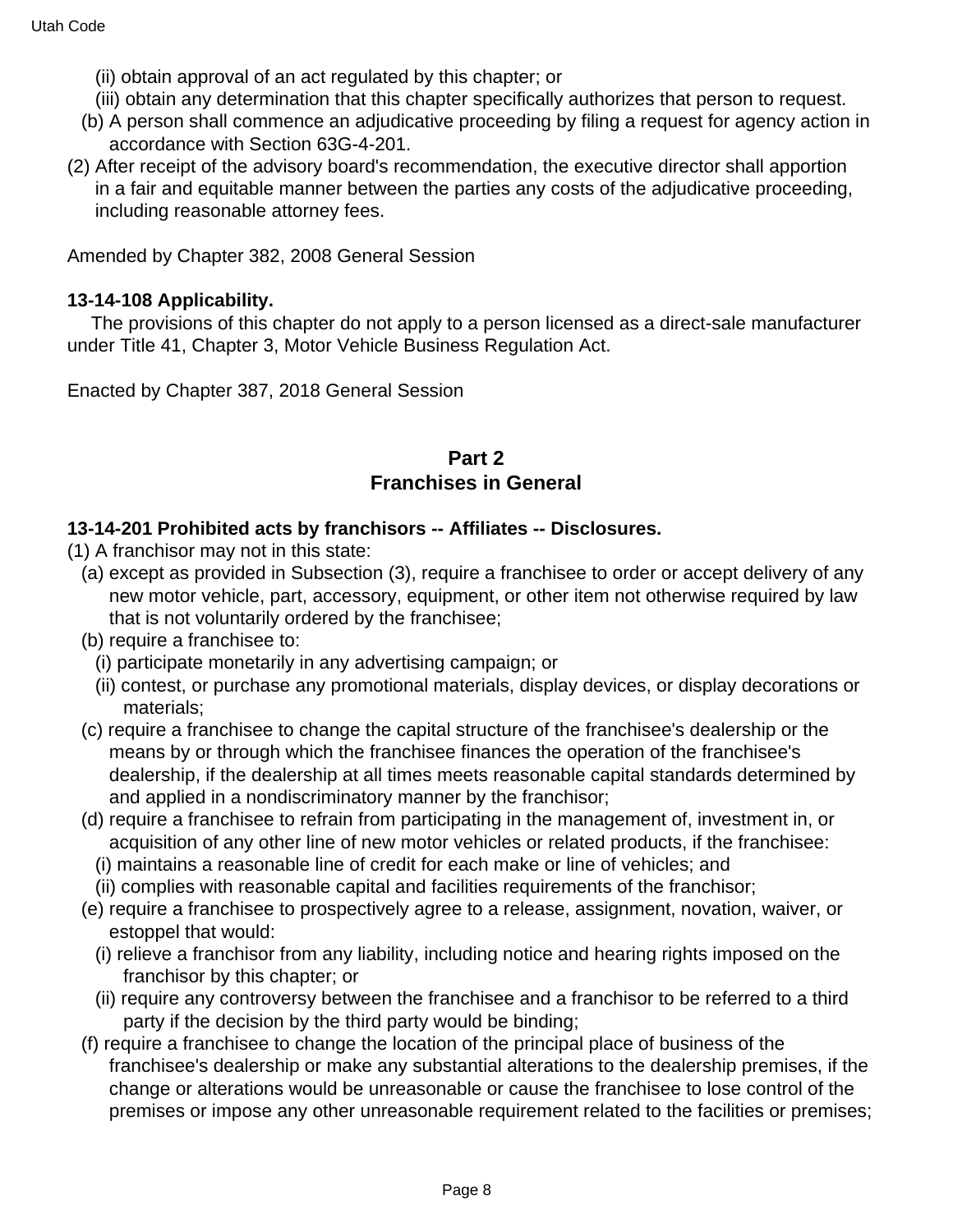- (g) coerce or attempt to coerce a franchisee to join, contribute to, or affiliate with an advertising association;
- (h) require, coerce, or attempt to coerce a franchisee to enter into an agreement with the franchisor or do any other act that is unfair or prejudicial to the franchisee, by threatening to cancel a franchise agreement or other contractual agreement or understanding existing between the franchisor and franchisee;
- (i) adopt, change, establish, enforce, modify, or implement a plan or system for the allocation, scheduling, or delivery of new motor vehicles, parts, or accessories to the franchisor's franchisees so that the plan or system is not fair, reasonable, and equitable, including a plan or system that imposes a vehicle sales objective, goal, or quota on a franchisee, or that evaluates a franchisee's sales effectiveness or overall sales performance, without providing a reasonable opportunity for the franchisee to acquire the necessary vehicles in a timely manner from the franchisor on commercially reasonable terms;
- (j) increase the price of any new motor vehicle that the franchisee has ordered from the franchisor and for which there exists at the time of the order a bona fide sale to a retail purchaser if the order was made prior to the franchisee's receipt of an official written price increase notification;
- (k) fail to indemnify and hold harmless the franchisor's franchisee against any judgment for damages or settlement approved in writing by the franchisor:
	- (i) including court costs and attorney fees arising out of actions, claims, or proceedings including those based on:
		- (A) strict liability;
		- (B) negligence;
		- (C) misrepresentation;
		- (D) express or implied warranty;
		- (E) revocation as described in Section 70A-2-608; or
		- (F) rejection as described in Section 70A-2-602; and
	- (ii) to the extent the judgment or settlement relates to alleged defective or negligent actions by the franchisor;
- (l) threaten or coerce a franchisee to waive or forbear the franchisee's right to protest the establishment or relocation of a same line-make franchisee in the relevant market area of the affected franchisee;
- (m) fail to ship monthly to a franchisee, if ordered by the franchisee, the number of new motor vehicles of each make, series, and model needed by the franchisee to achieve a percentage of total new vehicle sales of each make, series, and model equitably related to the total new vehicle production or importation being achieved nationally at the time of the order by each make, series, and model covered under the franchise agreement;
- (n) require or otherwise coerce a franchisee to under-utilize the franchisee's existing dealer facility or facilities, including by:
	- (i) requiring or otherwise coercing a franchisee to exclude or remove from the franchisee's facility operations the selling or servicing of a line-make of vehicles for which the franchisee has a franchise agreement to utilize the facilities; or
	- (ii) prohibiting the franchisee from locating, relocating, or occupying a franchise or line-make in an existing facility owned or occupied by the franchisee that includes the selling or servicing of another franchise or line-make at the facility provided that the franchisee gives the franchisor written notice of the franchise co-location;
- (o) fail to include in any franchise agreement or other agreement governing a franchisee's ownership of a dealership or a franchisee's conduct of business under a franchise the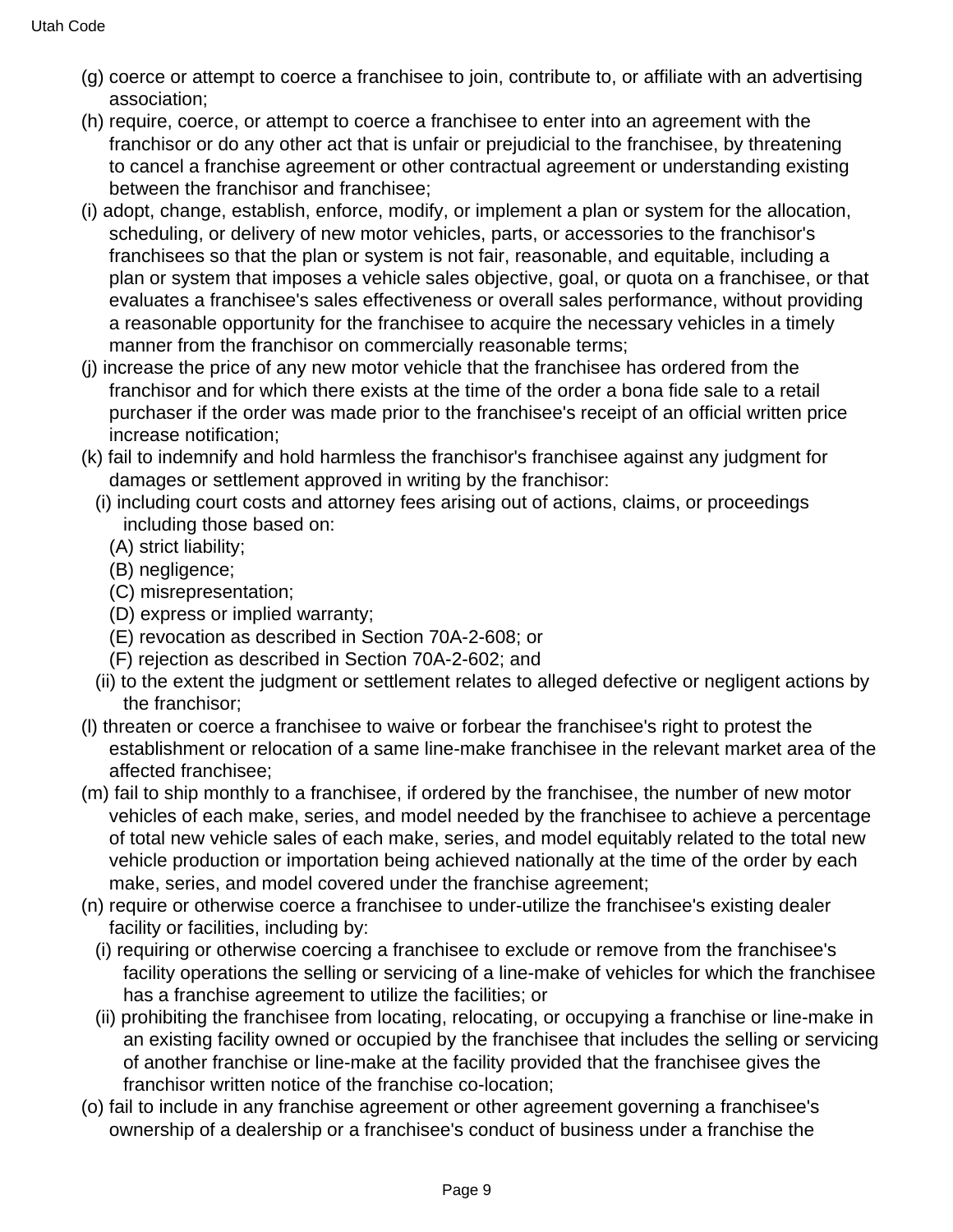following language or language to the effect that: "If any provision in this agreement contravenes the laws or regulations of any state or other jurisdiction where this agreement is to be performed, or provided for by such laws or regulations, the provision is considered to be modified to conform to such laws or regulations, and all other terms and provisions shall remain in full force.";

- (p) engage in the distribution, sale, offer for sale, or lease of a new motor vehicle to purchasers who acquire the vehicle in this state except through a franchisee with whom the franchisor has established a written franchise agreement, if the franchisor's trade name, trademark, service mark, or related characteristic is an integral element in the distribution, sale, offer for sale, or lease;
- (q) engage in the distribution or sale of a recreational vehicle that is manufactured, rented, sold, or offered for sale in this state without being constructed in accordance with the standards set by the American National Standards Institute for recreational vehicles and evidenced by a seal or plate attached to the vehicle;
- (r) except as provided in Subsection (2), authorize or permit a person to perform warranty service repairs on motor vehicles, except warranty service repairs:
	- (i) by a franchisee with whom the franchisor has entered into a franchise agreement for the sale and service of the franchisor's motor vehicles; or
	- (ii) on owned motor vehicles by a person or government entity who has purchased new motor vehicles pursuant to a franchisor's fleet discount program;
- (s) fail to provide a franchisee with a written franchise agreement;
- (t)
	- (i) except as provided in Subsection  $(1)(t)(ii)$  and notwithstanding any other provisions of this chapter:
		- (A) unreasonably fail or refuse to offer to its same line-make franchised dealers all models manufactured for that line-make;
		- (B) unreasonably require a dealer to:
			- (I) pay any extra fee, remodel, renovate, recondition the dealer's existing facilities; or
			- (II) purchase unreasonable advertising displays or other materials as a prerequisite to receiving a model or series of vehicles;
	- (ii) notwithstanding Subsection (1)(t)(i), a recreational vehicle franchisor may split a line-make between motor home and travel trailer products;
- (u) except as provided in Subsection (6), directly or indirectly:
	- (i) own an interest in a new motor vehicle dealer or dealership;
	- (ii) operate or control a new motor vehicle dealer or dealership;
	- (iii) act in the capacity of a new motor vehicle dealer, as defined in Section 13-14-102; or
	- (iv) operate a motor vehicle service facility;
- (v) fail to timely pay for all reimbursements to a franchisee for incentives and other payments made by the franchisor;
- (w) directly or indirectly influence or direct potential customers to franchisees in an inequitable manner, including:
	- (i) charging a franchisee a fee for a referral regarding a potential sale or lease of any of the franchisee's products or services in an amount exceeding the actual cost of the referral;
	- (ii) giving a customer referral to a franchisee on the condition that the franchisee agree to sell the vehicle at a price fixed by the franchisor; or
	- (iii) advising a potential customer as to the amount that the potential customer should pay for a particular product;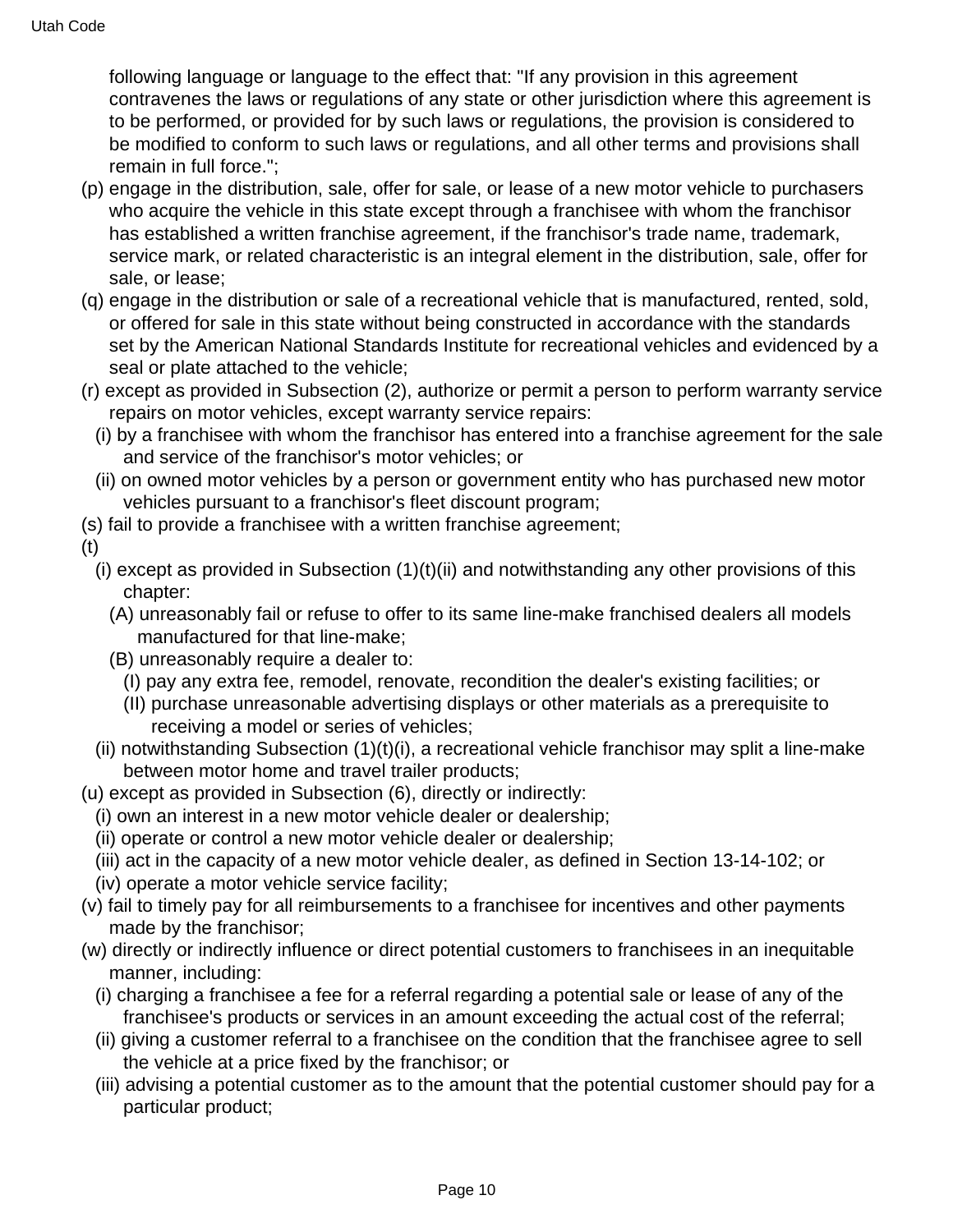- (x) fail to provide comparable delivery terms to each franchisee for a product of the franchisor, including the time of delivery after the placement of an order by the franchisee;
- (y) if a franchisor provides personnel training to the franchisor's franchisees, unreasonably fail to make that training available to each franchisee on proportionally equal terms;
- (z) condition a franchisee's eligibility to participate in a sales incentive program on the requirement that a franchisee use the financing services of the franchisor or a subsidiary or affiliate of the franchisor for inventory financing;
- (aa) make available for public disclosure, except with the franchisee's permission or under subpoena or in any administrative or judicial proceeding in which the franchisee or the franchisor is a party, any confidential financial information regarding a franchisee, including:
	- (i) monthly financial statements provided by the franchisee;
	- (ii) the profitability of a franchisee; or
	- (iii) the status of a franchisee's inventory of products;
- (bb) use any performance standard, incentive program, or similar method to measure the performance of franchisees unless the standard or program:
	- (i) is designed and administered in a fair, reasonable, and equitable manner;
	- (ii) if based upon a survey, utilizes an actuarially generally acceptable, valid sample; and
	- (iii) is, upon request by a franchisee, disclosed and explained in writing to the franchisee, including:
		- (A) how the standard or program is designed;
		- (B) how the standard or program will be administered; and
		- (C) the types of data that will be collected and used in the application of the standard or program;
- (cc) other than sales to the federal government, directly or indirectly, sell, lease, offer to sell, or offer to lease, a new motor vehicle or any motor vehicle owned by the franchisor, except through a franchised new motor vehicle dealer;
- (dd) compel a franchisee, through a finance subsidiary, to agree to unreasonable operating requirements, except that this Subsection (1)(dd) may not be construed to limit the right of a financing subsidiary to engage in business practices in accordance with the usage of trade in retail and wholesale motor vehicle financing;
- (ee) condition the franchisor's participation in co-op advertising for a product category on the franchisee's participation in any program related to another product category or on the franchisee's achievement of any level of sales in a product category other than that which is the subject of the co-op advertising;
- (ff) except as provided in Subsections (7) through (9), discriminate against a franchisee in the state in favor of another franchisee of the same line-make in the state:
	- (i) by selling or offering to sell a new motor vehicle to one franchisee at a higher actual price, including the price for vehicle transportation, than the actual price at which the same model similarly equipped is offered to or is made available by the franchisor to another franchisee in the state during a similar time period;
	- (ii) except as provided in Subsection (8), by using a promotional program or device or an incentive, payment, or other benefit, whether paid at the time of the sale of the new motor vehicle to the franchisee or later, that results in the sale of or offer to sell a new motor vehicle to one franchisee in the state at a higher price, including the price for vehicle transportation, than the price at which the same model similarly equipped is offered or is made available by the franchisor to another franchisee in the state during a similar time period;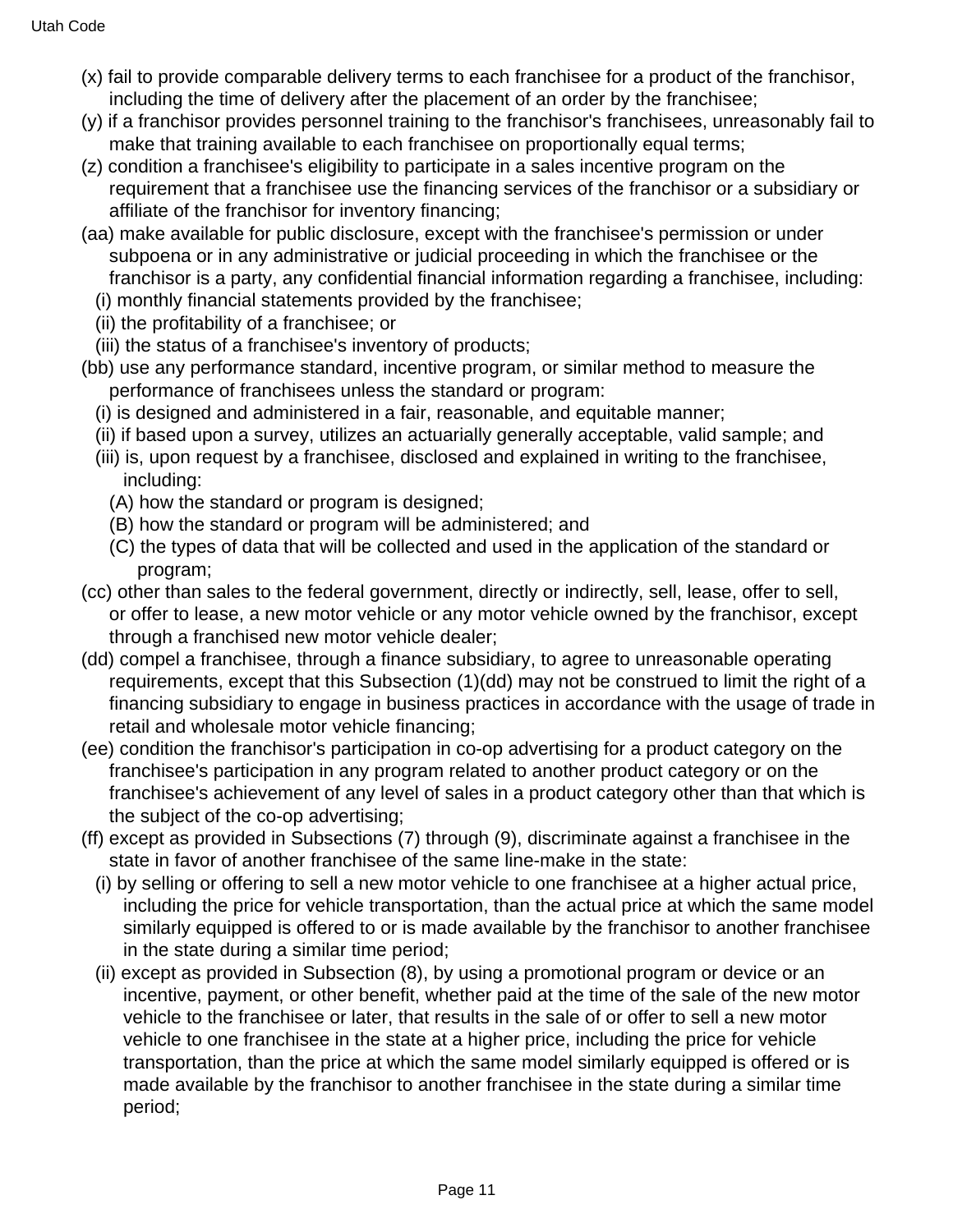- (iii) except as provided in Subsection (9), by failing to provide or direct a lead in a fair, equitable, and timely manner; or
- (iv) if the franchisee complies with any reasonable requirement concerning the sale of new motor vehicles, by using or considering the performance of any of its franchisees located in this state relating to the sale of the franchisor's new motor vehicles in determining the:
	- (A) dealer's eligibility to purchase program, certified, or other used motor vehicles from the franchisor;
	- (B) volume, type, or model of program, certified, or other used motor vehicles the dealer is eligible to purchase from the franchisor;
	- (C) price of any program, certified, or other used motor vehicles that the dealer is eligible to purchase from the franchisor; or
	- (D) availability or amount of any discount, credit, rebate, or sales incentive the dealer is eligible to receive from the manufacturer for the purchase of any program, certified, or other motor vehicle offered for sale by the franchisor;
- (gg)
	- (i) take control over funds owned or under the control of a franchisee based on the findings of a warranty audit, sales incentive audit, or recall repair audit, unless the following conditions are satisfied:
		- (A) the franchisor fully identifies in writing the basis for the franchisor's claim or charge back arising from the audit, including notifying the franchisee that the franchisee has 20 days from the day on which the franchisee receives the franchisor's claim or charge back to assert a protest in writing to the franchisor identifying the basis for the protest;
		- (B) the franchisee's protest shall inform the franchisor that the protest shall be submitted to a mediator in the state who is identified by name and address in the franchisee's notice to the franchisor;
		- (C) if mediation is requested under Subsection (1)(gg)(i)(B), mediation shall occur no later than 30 days after the day on which the franchisor receives the franchisee's protest of a claim or charge back;
		- (D) if mediation does not lead to a resolution of the protest, the protest shall be set for binding arbitration in the same venue in which the mediation occurred;
		- (E) binding arbitration under Subsection (1)(gg)(i)(D) shall be conducted:
			- (I) by an arbitrator mutually agreed upon by the franchisor and the franchisee; and
			- (II) on a date mutually agreed upon by the franchisor and the franchisee, but shall be held no later than 90 days after the franchisor's receipt of the franchisee's notice of protest;
		- (F) this Subsection (1)(gg)(i) applies exclusively to warranty audits, recall repair audits, and sales incentive audits;
		- (G) Subsections (1)(gg)(i)(A) through (E) do not apply if the franchisor reasonably believes that the amount of the claim or charge back is related to a fraudulent act by the franchisee; and
		- (H) the costs of the mediator or arbitrator instituted under this Subsection (1)(gg) shall be shared equally by the franchisor and the franchisee; or
- (ii) require a franchisee to execute a written waiver of the requirements of Subsection  $(1)(qq)(i)$ ;
- (hh) coerce, or attempt to coerce a franchisee to purchase or sell an aftermarket product manufactured by the franchisor, or obtained by the franchisor for resale from a third-party supplier and the franchisor or its affiliate derives a financial benefit from the franchisee's sale or purchase of the aftermarket product as a condition to obtaining preferential status from the franchisor;
- (ii) through an affiliate, take any action that would otherwise be prohibited under this chapter;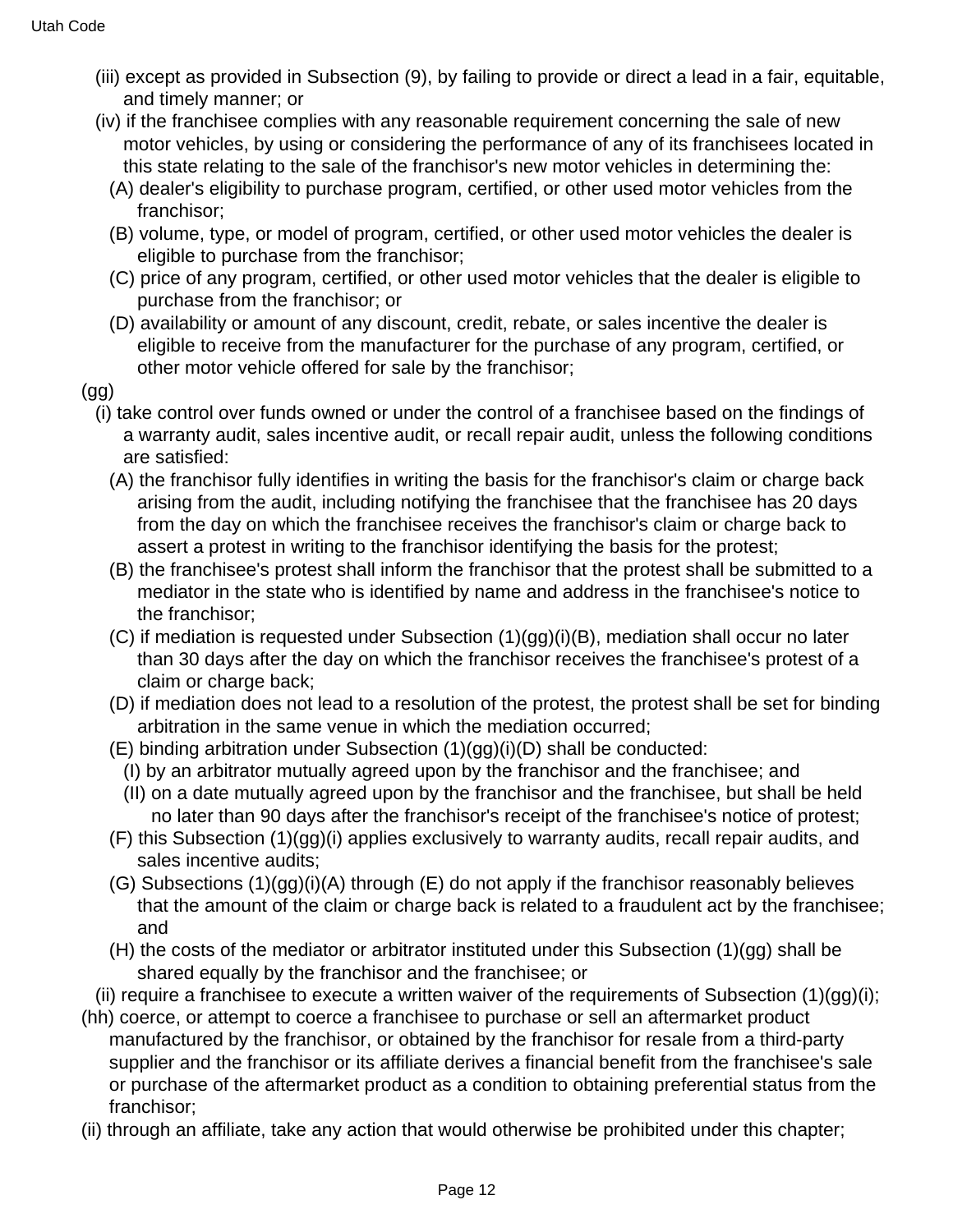- (jj) impose any fee, surcharge, or other charge on a franchisee designed to recover the cost of a warranty repair for which the franchisor pays the franchisee;
- (kk) except as provided by the audit provisions of this chapter, take an action designed to recover a cost related to a recall, including:
	- (i) imposing a fee, surcharge, or other charge on a franchisee;
	- (ii) reducing the compensation the franchisor owes to a franchisee;
	- (iii) removing the franchisee from an incentive program; or
- (iv) reducing the amount the franchisor owes to a franchisee under an incentive program;
- (ll) directly or indirectly condition any of the following actions on the willingness of a franchisee, prospective new franchisee, or owner of an interest in a dealership facility to enter into a sitecontrol agreement:
	- (i) the awarding of a franchise to a prospective new franchisee;
	- (ii) the addition of a line-make or franchise to an existing franchisee;
	- (iii) the renewal of an existing franchisee's franchise;
	- (iv) the approval of the relocation of an existing franchisee's dealership facility, unless the franchisor pays, and the franchisee voluntarily accepts, additional specified cash consideration to facilitate the relocation; or
	- (v) the approval of the sale or transfer of a franchise's ownership, unless the franchisor pays, and the buyer voluntarily accepts, additional specified cash consideration to facilitate the sale or transfer;
- (mm) subject to Subsection (11), deny a franchisee the right to return any or all parts or accessories that:
	- (i) were specified for and sold to the franchisee under an automated ordering system required by the franchisor; and
	- (ii)
		- (A) are in good, resalable condition; and

(B)

- (I) the franchisee received within the previous 12 months; or
- (II) are listed in the current parts catalog;
- (nn) subject to Subsection (12), obtain from a franchisee a waiver of a franchisee's right, by threatening:
	- (i) to impose a detriment upon the franchisee's business; or
	- (ii) to withhold any entitlement, benefit, or service:
		- (A) to which the franchisee is entitled under a franchise agreement, contract, statute, rule, regulation, or law; or
		- (B) that has been granted to more than one other franchisee of the franchisor in the state;
- (oo) coerce a franchisee to establish, or provide by agreement, program, or incentive provision that a franchisee must establish, a price at which the franchisee is required to sell a product or service that is:
	- (i) sold in connection with the franchisee's sale of a motor vehicle; and
	- (ii)
		- (A) in the case of a product, not manufactured, provided, or distributed by the franchisor or an affiliate; or
	- (B) in the case of a service, not provided by the franchisor or an affiliate;
- (pp) except as necessary to comply with a health or safety law, or to comply with a technology requirement compliance with which is necessary to sell or service a motor vehicle that the franchisee is authorized or licensed by the franchisor to sell or service, coerce or require a franchisee, through a penalty or other detriment to the franchisee's business, to: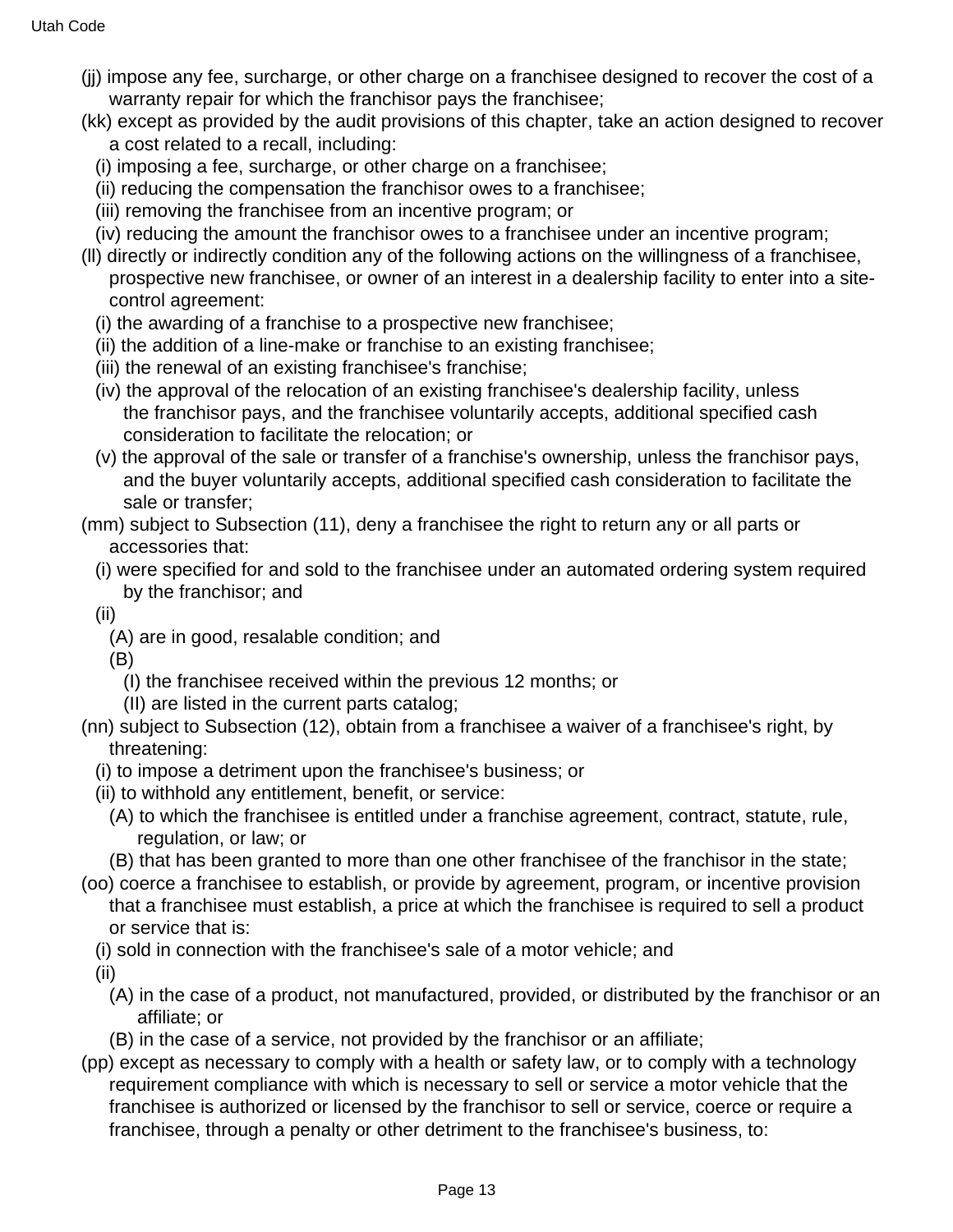- (i) construct a new dealer facility or materially alter or remodel an existing dealer facility before the date that is 10 years after the date the construction of the new dealer facility at that location was completed, if the construction substantially complied with the franchisor's brand image standards or plans that the franchisor provided or approved; or
- (ii) materially alter or remodel an existing dealer facility before the date that is 10 years after the date the previous alteration or remodeling at that location was completed, if the previous alteration or remodeling substantially complied with the franchisor's brand image standards or plans that the franchisor provided or approved; or
- (qq) notwithstanding the terms of a franchise agreement providing otherwise and subject to Subsection (14):
	- (i) coerce or require a franchisee, including by agreement, program, or incentive provision, to purchase a good or service, relating to a facility construction, alteration, or remodel, from a vendor that a franchisor or its affiliate selects, identifies, or designates, without allowing the franchisee, after consultation with the franchisor, to obtain a like good or service of substantially similar quality from a vendor that the franchisee chooses; or
	- (ii) coerce or require a franchisee, including by agreement, program, or incentive provision, to lease a sign or other franchisor image element from the franchisor or an affiliate without providing the franchisee the right to purchase a sign or other franchisor image element of like kind and quality from a vendor that the franchisee chooses.
- (2) Notwithstanding Subsection (1)(r), a franchisor may authorize or permit a person to perform warranty service repairs on motor vehicles if the warranty services is for a franchisor of recreational vehicles.
- (3) Subsection (1)(a) does not prevent the franchisor from requiring that a franchisee carry a reasonable inventory of:
	- (a) new motor vehicle models offered for sale by the franchisor; and
	- (b) parts to service the repair of the new motor vehicles.
- (4) Subsection (1)(d) does not prevent a franchisor from requiring that a franchisee maintain separate sales personnel or display space.
- (5) Upon the written request of any franchisee, a franchisor shall disclose in writing to the franchisee the basis on which new motor vehicles, parts, and accessories are allocated, scheduled, and delivered among the franchisor's dealers of the same line-make.
- (6)
	- (a) A franchisor may engage in any of the activities listed in Subsection (1)(u), for a period not to exceed 12 months if:
		- (i)
			- (A) the person from whom the franchisor acquired the interest in or control of the new motor vehicle dealership was a franchised new motor vehicle dealer; and
			- (B) the franchisor's interest in the new motor vehicle dealership is for sale at a reasonable price and on reasonable terms and conditions; or
		- (ii) the franchisor is engaging in the activity listed in Subsection  $(1)(u)$  for the purpose of broadening the diversity of its dealer body and facilitating the ownership of a new motor vehicle dealership by a person who:
			- (A) is part of a group that has been historically underrepresented in the franchisor's dealer body;
			- (B) would not otherwise be able to purchase a new motor vehicle dealership;
			- (C) has made a significant investment in the new motor vehicle dealership which is subject to loss;
			- (D) has an ownership interest in the new motor vehicle dealership; and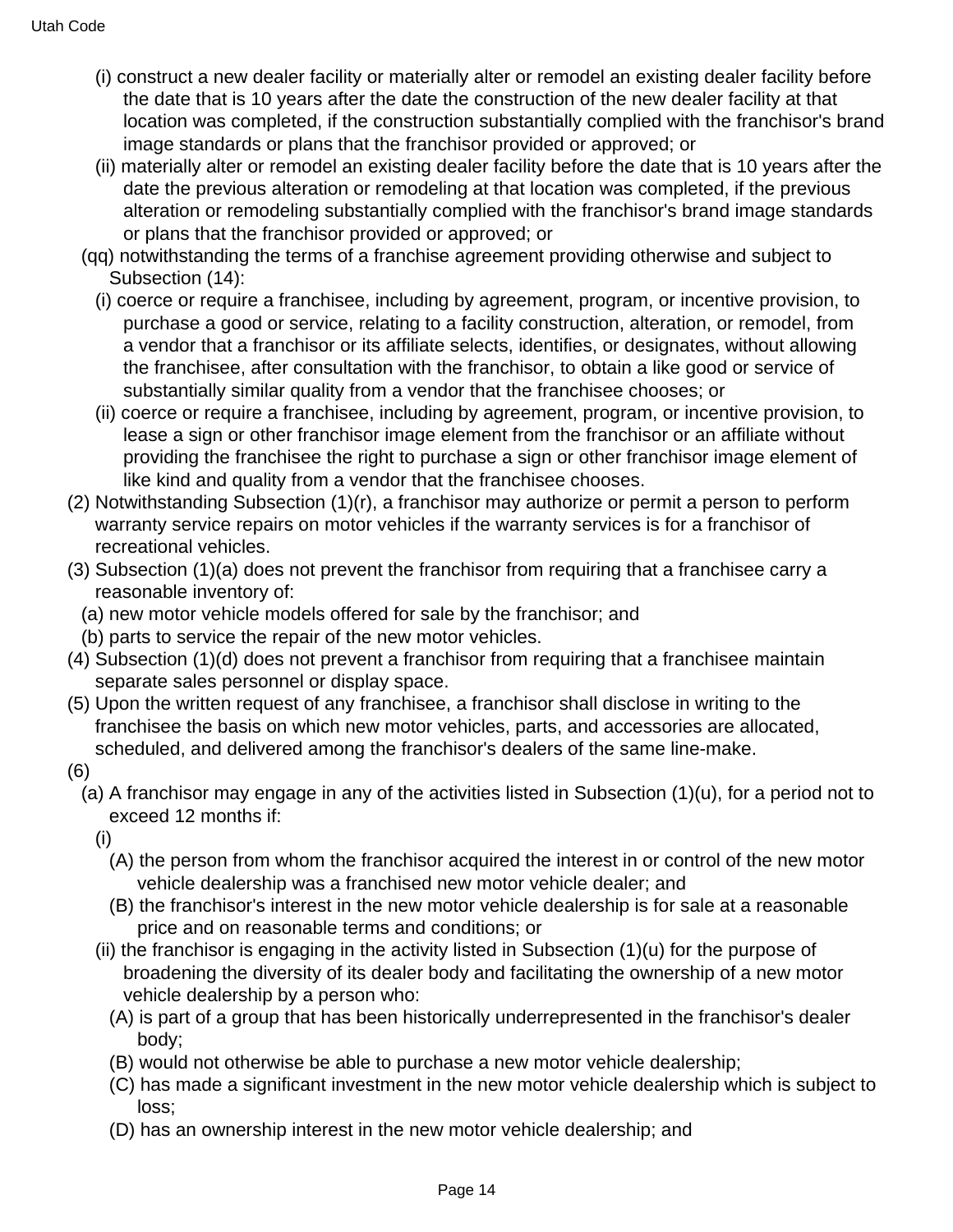- (E) operates the new motor vehicle dealership under a plan to acquire full ownership of the dealership within a reasonable period of time and under reasonable terms and conditions.
- (b) After receipt of the advisory board's recommendation, the executive director may, for good cause shown, extend the time limit set forth in Subsection (6)(a) for an additional period not to exceed 12 months.
- (c) A franchisor who was engaged in any of the activities listed in Subsection (1)(u) in this state prior to May 1, 2000, may continue to engage in that activity, but may not expand that activity to acquire an interest in any other new motor vehicle dealerships or motor vehicle service facilities after May 1, 2000.
- (d) Notwithstanding Subsection (1)(u), a franchisor may own, operate, or control a new motor vehicle dealership trading in a line-make of motor vehicle if:
	- (i) as to that line-make of motor vehicle, there are no more than four franchised new motor vehicle dealerships licensed and in operation within the state as of January 1, 2000;
	- (ii) the franchisor does not own directly or indirectly, more than a 45% interest in the dealership;
	- (iii) at the time the franchisor first acquires ownership or assumes operation or control of the dealership, the distance between the dealership thus owned, operated, or controlled and the nearest unaffiliated new motor vehicle dealership trading in the same line-make is not less than 150 miles;
	- (iv) all the franchisor's franchise agreements confer rights on the franchisee to develop and operate as many dealership facilities as the franchisee and franchisor shall agree are appropriate within a defined geographic territory or area; and
	- (v) as of January 1, 2000, no fewer than half of the franchisees of the line-make within the state own and operate two or more dealership facilities in the geographic area covered by the franchise agreement.
- (7) Subsection (1)(ff) does not apply to recreational vehicles.
- (8) Subsection (1)(ff)(ii) does not prohibit a promotional or incentive program that is functionally available to all competing franchisees of the same line-make in the state on substantially comparable terms.
- (9) Subsection (1)(ff)(iii) may not be construed to:
	- (a) permit provision of or access to customer information that is otherwise protected from disclosure by law or by contract between a franchisor and a franchisee; or
	- (b) require a franchisor to disregard the preference volunteered by a potential customer in providing or directing a lead.
- (10) Subsection (1)(ii) does not limit the right of an affiliate to engage in business practices in accordance with the usage of trade in which the affiliate is engaged.
- (11)
	- (a) Subsection (1)(mm) does not apply to parts or accessories that the franchisee ordered and purchased outside of an automated parts ordering system required by the franchisor.
	- (b) In determining whether parts or accessories in a franchisee's inventory were specified and sold under an automated ordering system required by the franchisor, the parts and accessories in the franchisee's inventory are presumed to be the most recent parts and accessories that the franchisor sold to the franchisee.
- (12)
	- (a) Subsection (1)(nn) does not apply to a good faith settlement of a dispute, including a dispute relating to contract negotiations, in which the franchisee gives a waiver in exchange for fair consideration in the form of a benefit conferred on the franchisee.
	- (b) Subsection (12)(a) may not be construed to defeat a franchisee's claim that a waiver has been obtained in violation of Subsection (1)(nn).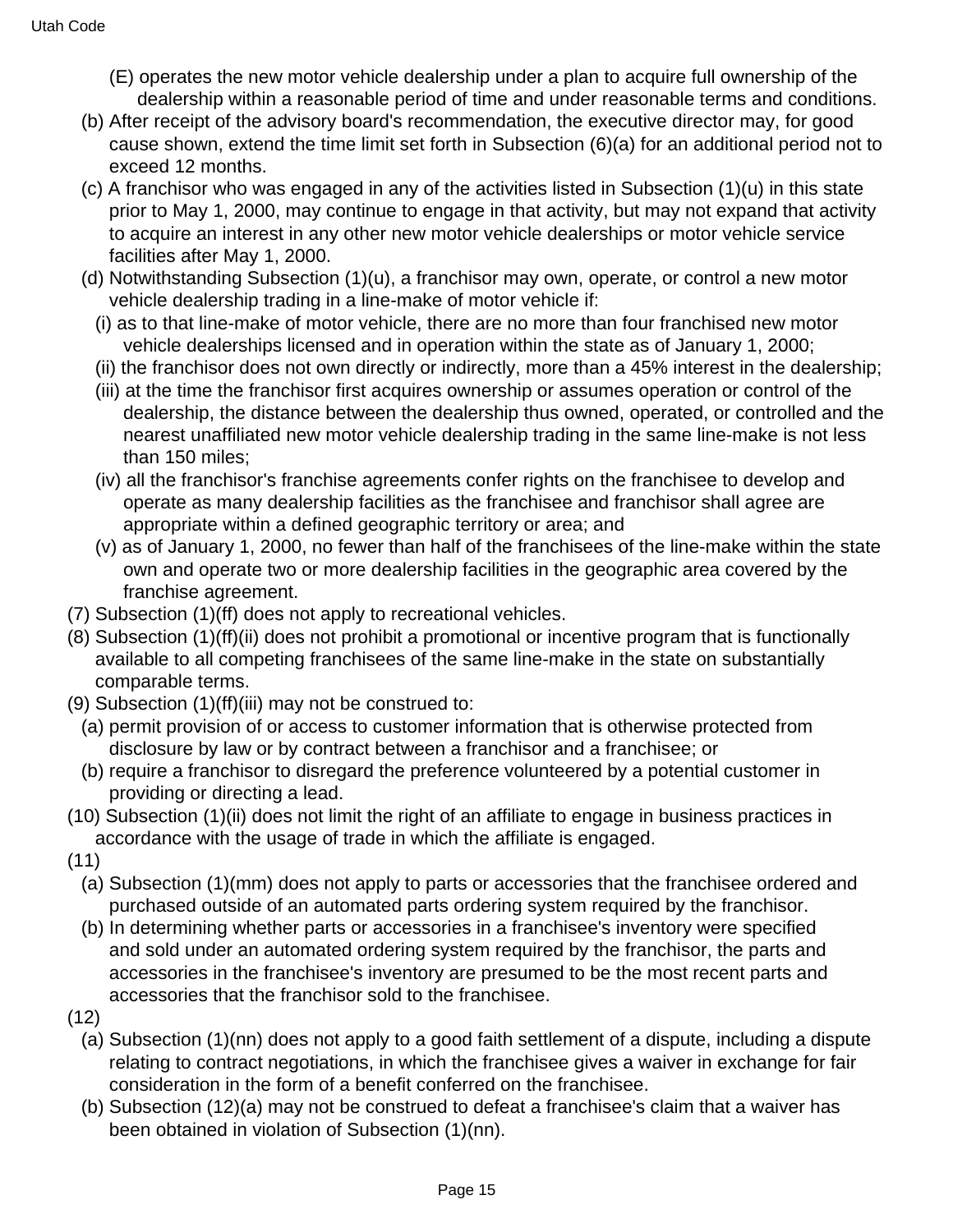(13)

- (a) As used in Subsection (1)(pp):
	- (i) "Materially alter":
		- (A) means to make a material architectural, structural, or aesthetic alteration; and
		- (B) does not include routine maintenance, such as interior painting, reasonably necessary to keep a dealership facility in attractive condition.
	- (ii) "Penalty or other detriment" does not include a payment under an agreement, incentive, or program that is offered to but declined or not accepted by a franchisee, even if a similar payment is made to another franchisee in the state that chooses to participate in the agreement, incentive, or program.
- (b) Subsection (1)(pp) does not apply to:
	- (i) a program that provides a lump sum payment to assist a franchisee to make a facility improvement or to pay for a sign or a franchisor image element, if the payment is not dependent on the franchisee selling or purchasing a specific number of new vehicles;
	- (ii) a program that is in effect on May 8, 2012, with more than one franchisee in the state or to a renewal or modification of the program;
	- (iii) a program that provides reimbursement to a franchisee on reasonable, written terms for a substantial portion of the franchisee's cost of making a facility improvement or installing signage or a franchisor image element; or
	- (iv) a written agreement between a franchisor and franchisee, in effect before May 8, 2012, under which a franchisee agrees to construct a new dealer facility.
- (14)
	- (a) Subsection (1)(qq)(i) does not apply to:
		- (i) signage purchased by a franchisee in which the franchisor has an intellectual property right; or
		- (ii) a good used in a facility construction, alteration, or remodel that is:
			- (A) a moveable interior display that contains material subject to a franchisor's intellectual property right; or
			- (B) specifically eligible for reimbursement of over one-half its cost pursuant to a franchisor or distributor program or incentive granted to the franchisee on reasonable, written terms.
	- (b) Subsection (1)(qq)(ii) may not be construed to allow a franchisee to:
		- (i) impair or eliminate a franchisor's intellectual property right; or
		- (ii) erect or maintain a sign that does not conform to the franchisor's reasonable fabrication specifications and intellectual property usage guidelines.

Amended by Chapter 245, 2018 General Session

# **13-14-202 Sale or transfer of ownership.**

(1)

- (a) The franchisor shall give effect to the change in a franchise agreement as a result of an event listed in Subsection (1)(b):
	- (i) subject to Subsection  $13-14-305(2)(b)$ ; and
	- (ii) unless exempted under Subsection (2).
- (b) The franchisor shall give effect to the change in a franchise agreement pursuant to Subsection (1)(a) for the:
	- (i) sale of a dealership;
	- (ii) contract for sale of a dealership;
	- (iii) transfer of ownership of a franchisee's dealership by: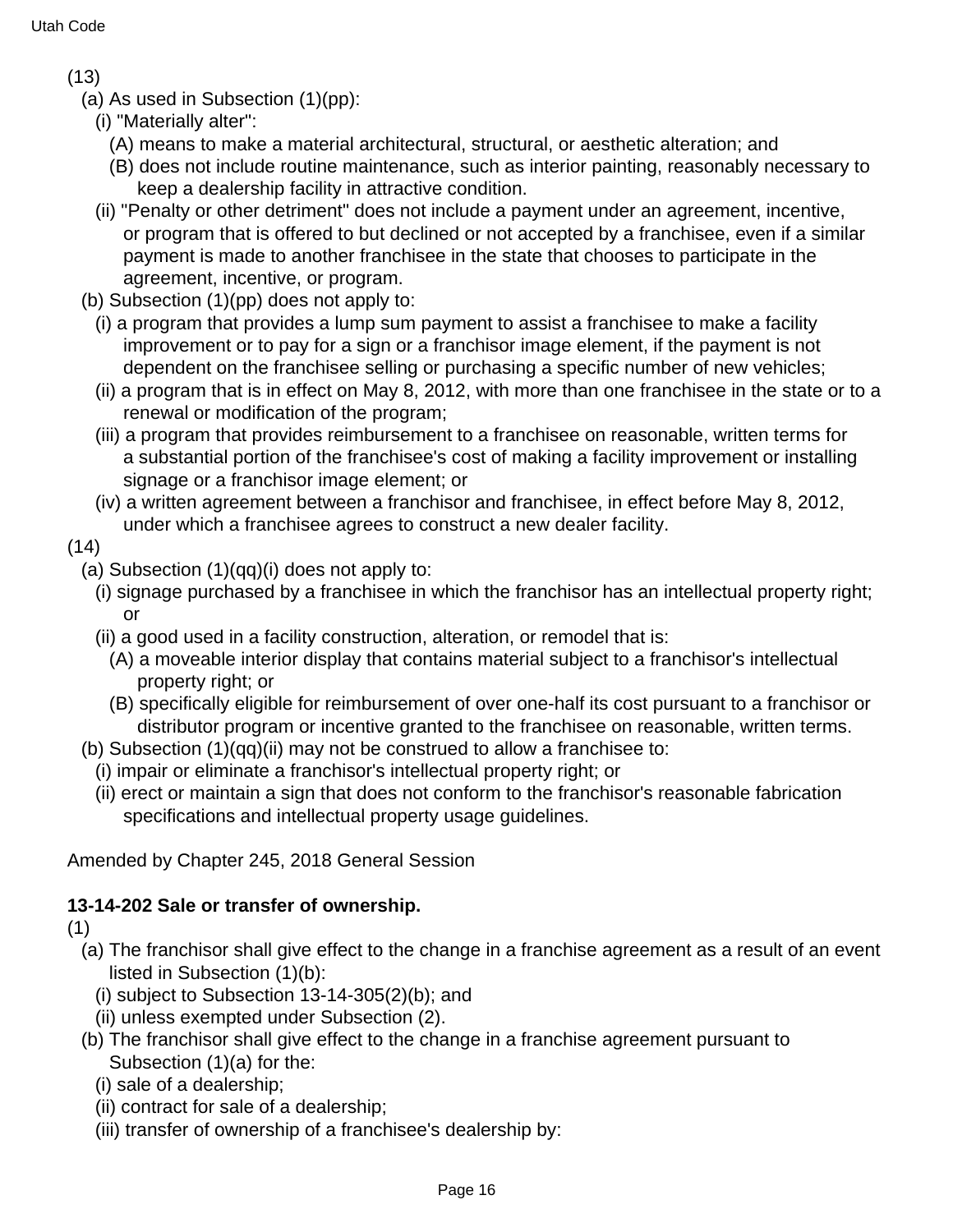- (A) sale;
- (B) transfer of the business; or
- (C) stock transfer; or
- (iv) change in the executive management of the franchisee's dealership.
- (2) A franchisor is exempted from the requirements of Subsection (1) if:
	- (a) the transferee is denied, or would be denied, a new motor vehicle franchisee's license pursuant to Title 41, Chapter 3, Motor Vehicle Business Regulation Act; or
	- (b) the proposed sale or transfer of the business or change of executive management will be substantially detrimental to the distribution of franchisor's new motor vehicles or to competition in the relevant market area, provided that the franchisor has given written notice to the franchisee within 60 days following receipt by the franchisor of the following:
		- (i) a copy of the proposed contract of sale or transfer executed by the franchisee and the proposed transferee;
		- (ii) a completed copy of the franchisor's written application for approval of the change in ownership or executive management, if any, including the information customarily required by the franchisor; and
		- (iii)
			- (A) a written description of the business experience of the executive management of the transferee in the case of a proposed sale or transfer of the franchisee's business; or
			- (B) a written description of the business experience of the person involved in the proposed change of the franchisee's executive management in the case of a proposed change of executive management.
- (3) For purposes of this section, the refusal by the franchisor to accept a proposed transferee is presumed to be unreasonable and undertaken without good cause if the proposed franchisee:
	- (a) is of good moral character; and
	- (b) otherwise meets the written, reasonable, and uniformly applied standards or qualifications, if any, of the franchisor relating to the business experience of executive management and financial capacity to operate and maintain the dealership required by the franchisor of its franchisees.
- (4)
	- (a) If after receipt of the written notice from the franchisor described in Subsection (1) the franchisee objects to the franchisor's refusal to accept the proposed sale or transfer of the business or change of executive management, the franchisee may file an application for a hearing before the advisory board up to 60 days from the date of receipt of the notice.
	- (b) After a hearing and the executive director's receipt of the advisory board's recommendation, the executive director shall determine, and enter an order providing that:
		- (i) the proposed transferee or change in executive management:
			- (A) shall be approved; or
			- (B) may not be approved for specified reasons; or
		- (ii) a proposed transferee or change in executive management is approved if specific conditions are timely satisfied.
	- (c)
		- (i) The franchisee shall have the burden of proof with respect to all issues raised by the franchisee's application for a hearing as provided in this section.
		- (ii) During the pendency of the hearing, the franchise agreement shall continue in effect in accordance with its terms.
	- (d) The advisory board and the executive director shall expedite, upon written request, any determination sought under this section.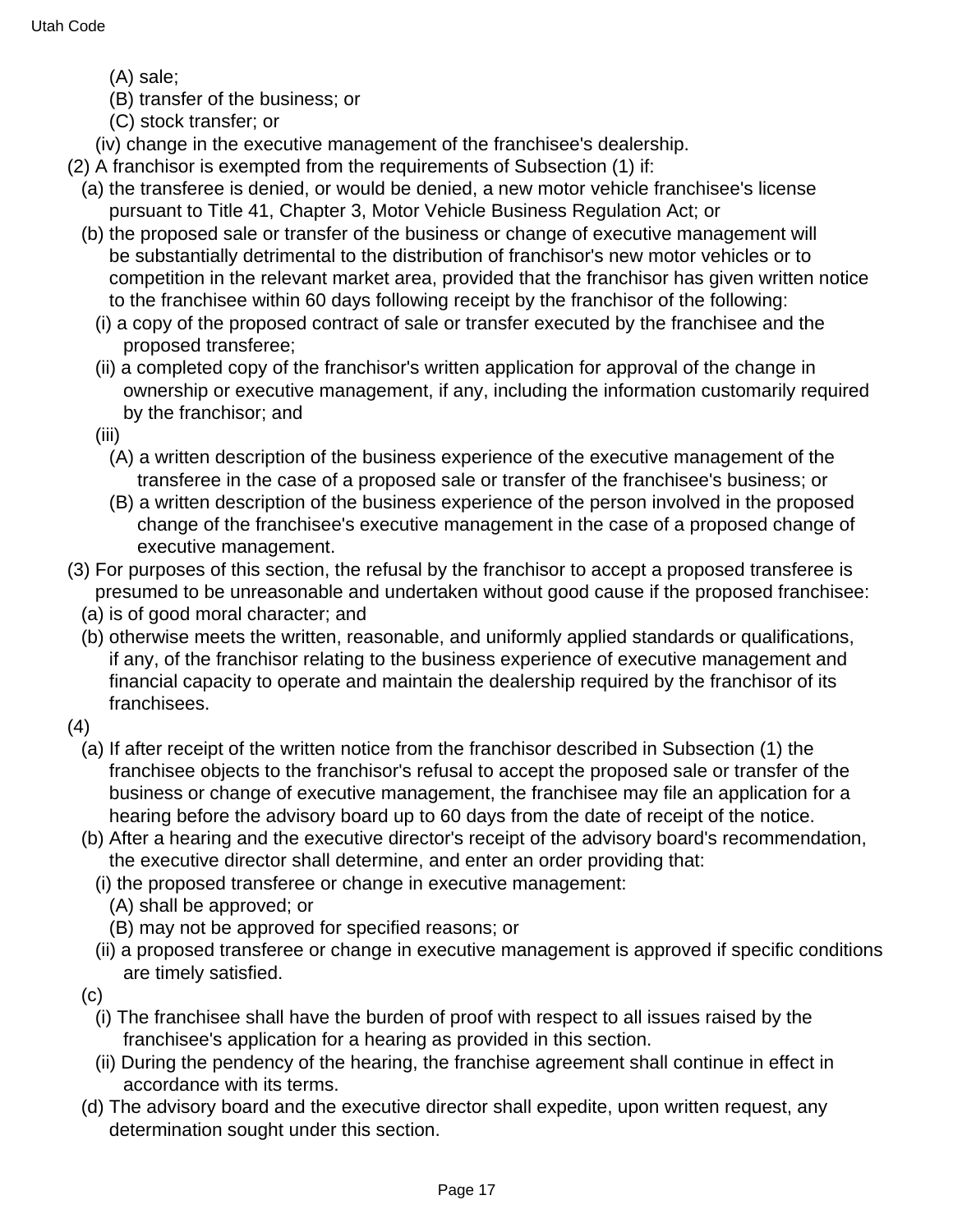Amended by Chapter 249, 2005 General Session

### **13-14-203 Succession to franchise.**

- (1)
	- (a) A successor, including a family member of a deceased or incapacitated franchisee, who is designated by the franchisee may succeed the franchisee in the ownership and operation of the dealership under the existing franchise agreement if:
		- (i) the designated successor gives the franchisor written notice of an intent to succeed to the rights of the deceased or incapacitated franchisee in the franchise agreement within 180 days after the franchisee's death or incapacity;
		- (ii) the designated successor agrees to be bound by all of the terms and conditions of the franchise agreement; and
		- (iii) the designated successor meets the criteria generally applied by the franchisor in qualifying franchisees.
	- (b) A franchisor may refuse to honor the existing franchise agreement with the designated successor only for good cause.
- (2) The franchisor may request in writing from a designated successor the personal and financial data that is reasonably necessary to determine whether the existing franchise agreement should be honored. The designated successor shall supply the personal and financial data promptly upon the request.
- (3)
	- (a) If a franchisor believes that good cause exists for refusing to honor the requested succession, the franchisor shall serve upon the designated successor notice of its refusal to approve the succession, within 60 days after the later of:
		- (i) receipt of the notice of the designated successor's intent to succeed the franchisee in the ownership and operation of the dealership; or
		- (ii) receipt of the requested personal and financial data.
	- (b) Failure to serve the notice pursuant to Subsection (3)(a) is considered approval of the designated successor and the franchise agreement is considered amended to reflect the approval of the succession the day following the last day the franchisor can serve notice under Subsection (3)(a).
- (4) The notice of the franchisor provided in Subsection (3) shall:
- (a) state the specific grounds for the refusal to approve the succession; and
- (b) that discontinuance of the franchise agreement shall take effect not less than 180 days after the date the notice of refusal is served unless the proposed successor files an application for hearing under Subsection (6).
- (5)
	- (a) This section does not prevent a franchisee from designating a person as the successor by written instrument filed with the franchisor.
	- (b) If a franchisee files an instrument under Subsection (5)(a), the instrument governs the succession rights to the management and operation of the dealership subject to the designated successor satisfying the franchisor's qualification requirements as described in this section.
- (6)
	- (a) If a franchisor serves a notice of refusal to a designated successor pursuant to Subsection (3), the designated successor may, within the 180-day period provided in Subsection (4), file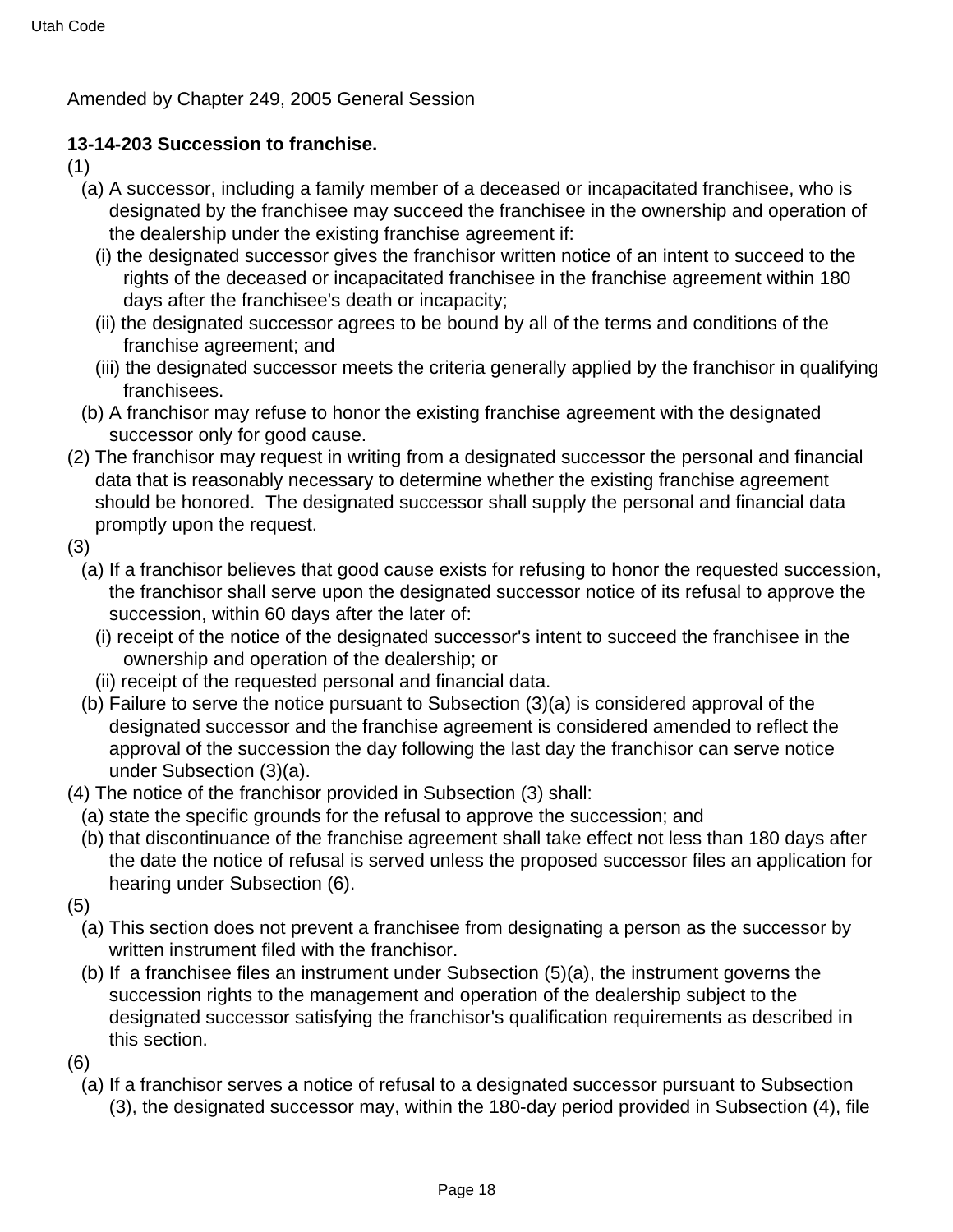with the advisory board an application for a hearing and a determination by the executive director regarding whether good cause exists for the refusal.

- (b) If application for a hearing is timely filed, the franchisor shall continue to honor the franchise agreement until after:
	- (i) the requested hearing has been concluded;
	- (ii) a decision is rendered by the executive director; and
	- (iii) the applicable appeal period has expired following a decision by the executive director.

Amended by Chapter 249, 2005 General Session

### **13-14-204 Franchisor's obligations related to service -- Franchisor audits -- Time limits.**

- (1) Each franchisor shall specify in writing to each of the franchisor's franchisees licensed as a new motor vehicle dealer in this state:
	- (a) the franchisee's obligations for new motor vehicle preparation, delivery, and warranty service on the franchisor's products;
	- (b) the schedule of compensation to be paid to the franchisee for parts, work, and service; and
- (c) the time allowance for the performance of work and service.

(2)

- (a) The schedule of compensation described in Subsection (1) shall include reasonable compensation for diagnostic work, as well as repair service, parts, and labor.
- (b) Time allowances described in Subsection (1) for the diagnosis and performance of warranty work and service shall be reasonable and adequate for the work to be performed.
- (3)
	- (a) In the determination of what constitutes reasonable compensation under this section, the principal factor to be considered is the prevailing wage rates being paid by franchisees in the relevant market area in which the franchisee is doing business.
	- (b)
		- (i) Compensation of the franchisee for warranty service or recall repair work may not be less than the amount charged by the franchisee for like parts and service to retail or fleet customers, if the amounts are reasonable.
		- (ii) In the case of a recreational vehicle franchisee, reimbursement for parts used in the performance of warranty repairs, including those parts separately warranted directly to the consumer by a recreational vehicle parts supplier, may not be less than the franchisee's cost plus 20%.
		- (iii) For purposes of Subsection (3)(b)(ii), the term "cost" shall be that same price paid by a franchisee to a franchisor or supplier for the part when the part is purchased for a nonwarranty repair.
- (4) A franchisor may not fail to:
	- (a) perform any warranty obligation;
	- (b) include in written notices of franchisor's recalls to new motor vehicle owners and franchisees the expected date by which necessary parts and equipment will be available to franchisees for the correction of the defects; or
	- (c) in accordance with Subsections (2) and (3), compensate a franchisee for all diagnostic work, labor, and parts the franchisor requires to perform a recall repair.
- (5) If a franchisor disallows a franchisee's claim for a defective part, alleging that the part is not defective, the franchisor at the franchisor's option shall:
	- (a) return the part to the franchisee at the franchisor's expense; or
	- (b) pay the franchisee the cost of the part.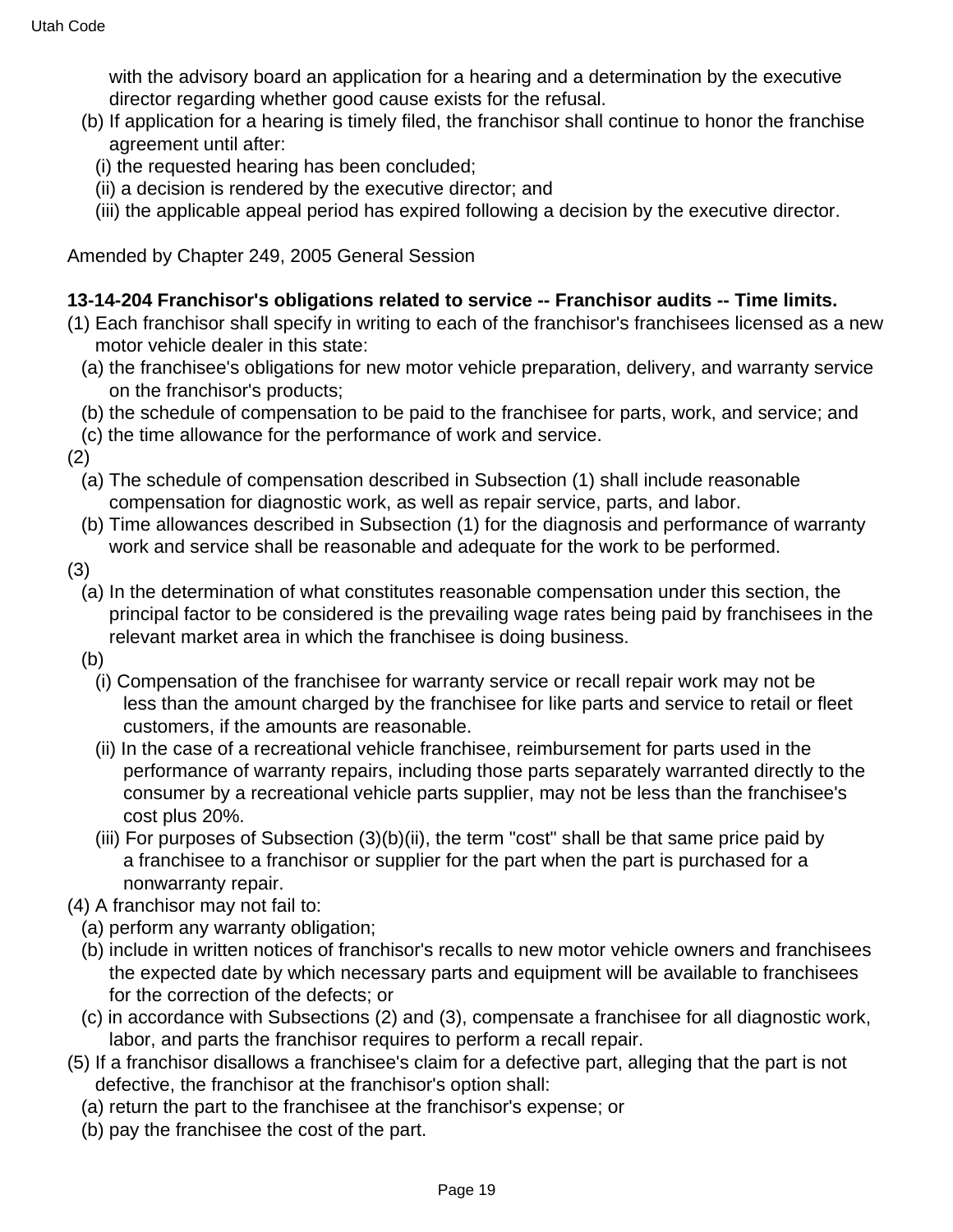(6)

- (a) A claim made by a franchisee pursuant to this section for diagnostic work, labor, or parts shall be paid within 30 days after the claim's approval.
- (b) The franchisor shall approve or disapprove a claim within 30 days after receipt of the claim on a form generally used by the franchisor and containing the generally required information. Any claim not specifically disapproved of in writing within 30 days after the receipt of the form is considered to be approved and payment shall be made within 30 days.
- (7) A franchisor may conduct warranty service audits and recall repair audits of the franchisor's franchisee records on a reasonable basis.
- (8) A franchisor may deny a franchisee's claim for warranty compensation or recall repair compensation only if:
	- (a) the franchisee's claim is based on a nonwarranty repair or a nonrecall repair;
	- (b) the franchisee lacks material documentation for the claim;
	- (c) the franchisee fails to comply materially with specific substantive terms and conditions of the franchisor's warranty compensation program or recall repair compensation program; or
	- (d) the franchisor has a bona fide belief based on competent evidence that the franchisee's claim is intentionally false, fraudulent, or misrepresented.
- (9)
	- (a) Any charge back for a warranty part or service compensation, recall repair compensation, or service incentive is only enforceable for the six-month period immediately following the day on which the franchisor makes the payment compensating the franchisee for the warranty part or service, recall repair, or service incentive.
	- (b) Except as provided in Subsection (9)(e), all charge backs levied by a franchisor for sales compensation or sales incentives arising out of the sale or lease of a motor vehicle sold or leased by a franchisee shall be compensable only if written notice of the charge back is received by the franchisee within six months immediately following the sooner of:
		- (i) the day on which the franchisee reports the sale to the franchisor; or
		- (ii) the day on which the franchisor makes the payment for the sales compensation or sales incentive to the franchisee.
	- (c)
		- (i) Upon an audit, the franchisor shall provide the franchisee automated or written notice explaining the amount of and reason for a charge back.
		- (ii) A franchisee may respond in writing within 30 days after the notice under Subsection (9)(c)  $(i)$  to:
			- (A) explain a deficiency; or
			- (B) provide materials or information to correct and cure compliance with a provision that is a basis for a charge back.
	- (d) A charge back:
		- (i) may not be based on a nonmaterial error that is clerical in nature; and
		- (ii)
			- (A) shall be based on one or more specific instances of material noncompliance with the franchisor's warranty compensation program, sales incentive program, recall repair program, or recall compensation program; and
			- (B) may not be extrapolated from a sampling of warranty claims, recall repair claims, or sales incentive claims.
	- (e) The time limitations of this Subsection (9) do not preclude charge backs for any fraudulent claim that was previously paid.
- (10)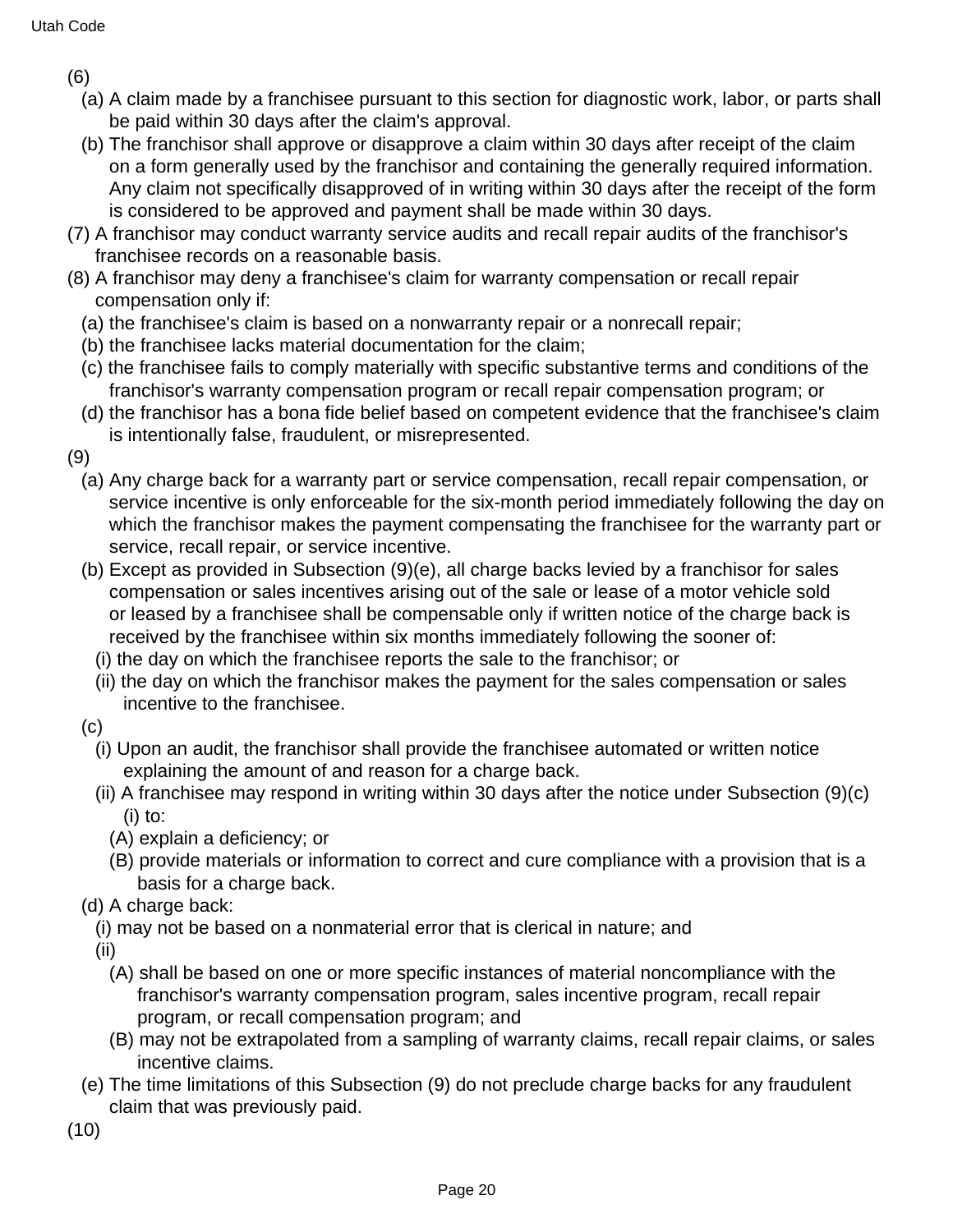- (a) If within 30 days after the day on which a franchisor issues an initial notice of recall a part or remedy is not reasonably available to perform the recall repair on a used motor vehicle, each calendar month thereafter the franchisor shall pay the franchisee an amount equal to at least 1.35% of the value of the used motor vehicle, if:
	- (i) the franchisee holding the used motor vehicle for sale is authorized to sell and service a new vehicle of the same line-make;
	- (ii) after May 7, 2018, the franchisor issues a stop-sale or do-not-drive order on the used motor vehicle; and
	- (iii)
		- (A) the used motor vehicle is in the franchisee's inventory at the time the franchisor issued the order described in Subsection (10)(a)(ii); or
		- (B) after the franchisor issues the order described in Subsection (10)(a)(ii), the franchisee takes the used motor vehicle into the franchisee's inventory at the termination of the consumer lease for the vehicle, as a consumer trade-in accompanying the purchase of a new vehicle from the franchisee, or for any other reason in the ordinary course of business.

(b) A franchisor shall pay the compensation described in Subsection (10)(a):

- (i) beginning:
	- (A) 30 days after the day on which the franchisee receives the stop-sale or do-not-drive order; or
	- (B) if a franchisee obtains the used motor vehicle more than 30 days after the day on which the franchisee receives the stop-sale or do-not-drive order, the day on which the franchisee obtains the used motor vehicle; and
- (ii) ending the earlier of the day on which:
	- (A) the franchisor makes the recall part or remedy available for order and prompt shipment to the franchisee; or
	- (B) the franchisee sells, trades, or otherwise disposes of the used motor vehicle.
- (c) A franchisor shall prorate the first and last payment for a used motor vehicle to a franchisee under this Subsection (10).
- (d) A franchisor may direct the manner in which a franchisee demonstrates the inventory status of an affected used motor vehicle to determine eligibility under this Subsection (10), if the manner is not unduly burdensome.
- (11)
	- (a) A franchisee that offsets recall repair compensation received from a franchisor under this section against recall repair compensation the franchisee receives under a state or federal recall repair compensation remedy may pursue any other available remedy against the franchisor.
	- (b) As an alternative to providing recall repair compensation under this section, a franchisor may compensate a franchisee for a recall repair:
		- (i) under a national recall repair compensation program, if the compensation is equal to or greater than the compensation provided under this section; or
		- (ii) as the franchisor and franchisee otherwise agree, if the compensation is equal to or greater than the compensation provided under this section.
	- (c) Nothing in this section requires a franchisor to provide compensation to a franchisee that exceeds the value of the used motor vehicle affected by a recall.
- (12) During an audit under this section, a franchisor may not request a document from the franchisee that originated from the franchisor or a subsidiary of the franchisor, unless the document required additional information from the customer.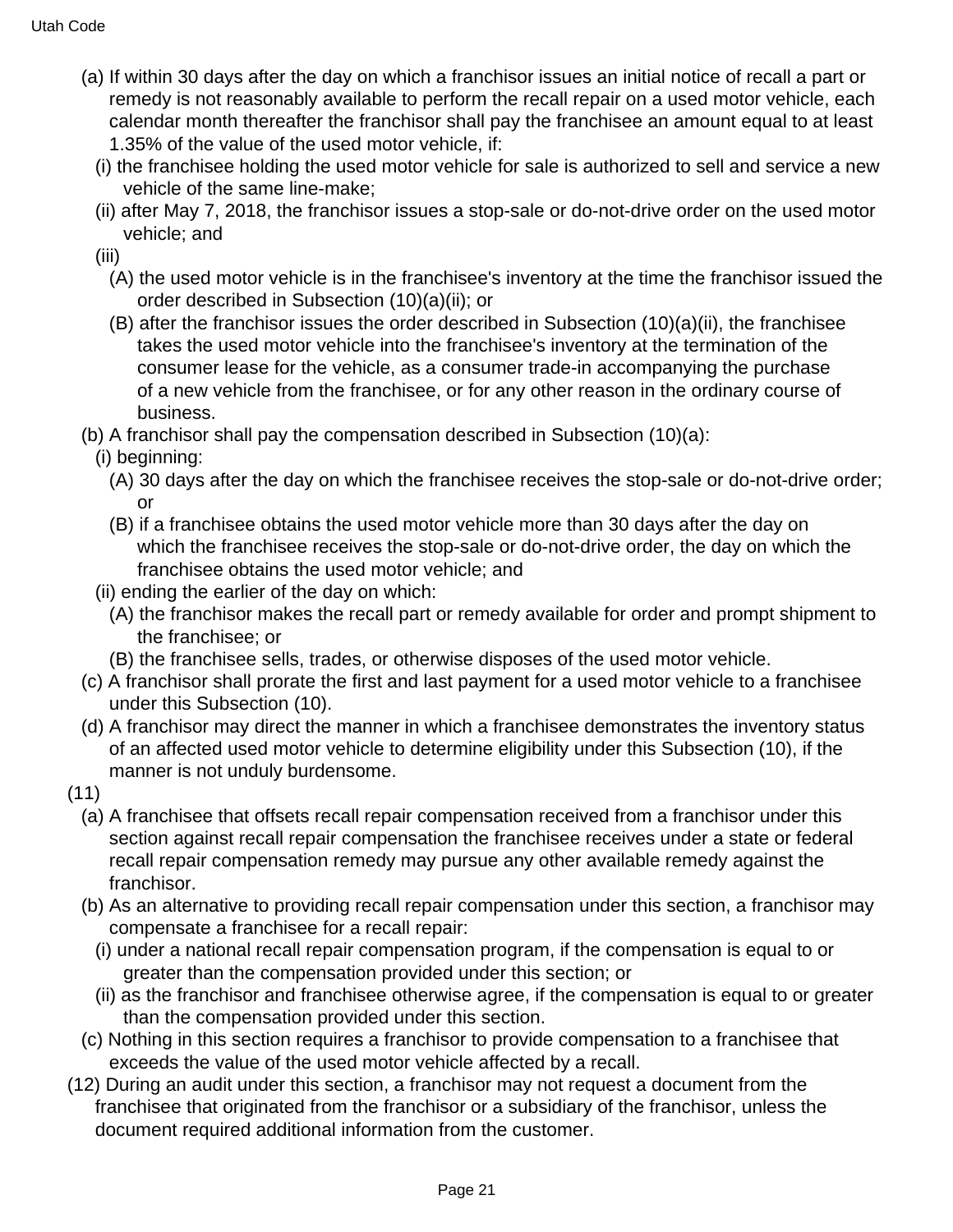Amended by Chapter 455, 2022 General Session

### **13-14-205 Liability for damages to motor vehicles in transit -- Disclosure required.** (1)

- (a) A franchisee is solely liable for damage to a new motor vehicle after delivery by and acceptance from the carrier.
- (b) A delivery receipt or bill of lading, or similar document, signed by a franchisee is evidence of a franchisee's acceptance of a new motor vehicle.
- (2) A franchisor is liable for all damage to a motor vehicle before delivery to and acceptance by the franchisee, including that time in which the vehicle is in the control of a carrier or transporter.
- (3)
	- (a) A franchisor shall disclose to the franchisee any repairs made prior to delivery, except a recreational vehicle franchisor shall disclose to a recreational vehicle franchisee any repair made to the vehicle prior to delivery only if:
		- (i) the cost of the repair exceeds 3% of the manufacturer's wholesale price, as measured by retail repair costs; or
		- (ii) the repair is to the exterior sidewalls or roof of the vehicle, and repairs total over \$500.
	- (b) Replacement of a recreational vehicle's glass, tires, wheels, audio equipment, in-dash components, instrument panels, appliances, furniture, and components other than builtin cabinetry contained in the vehicle's living quarters, is not considered a repair under this subsection if the component replaced has been replaced with original manufacturers parts and materials.
- (4) Notwithstanding Subsections (1), (2), and (3), the franchisee is liable for damage to a new motor vehicle after delivery to the carrier or transporter if the franchisee selected:
	- (a) the method and mode of transportation; and
	- (b) the carrier or transporter.

Amended by Chapter 162, 1997 General Session

# **13-14-206 Site-control agreements.**

(1) A site-control agreement entered into on or after May 11, 2010:

- (a) may be voluntarily terminated by a franchisee, subject to Subsection (2)(a); and
- (b) terminates immediately upon:
	- (i) a franchisor's sale, assignment, or other transfer of the right to manufacture or distribute the line-make of vehicles covered by the franchisee's franchise;
	- (ii) a franchisor's ceasing to manufacture or distribute the line-make of vehicles covered by the franchisee's franchise;
	- (iii) a franchisor's termination of a franchisee's franchise without cause and against the franchisee's will; or
	- (iv) the failure of the franchisor or its affiliate to exercise a right of first refusal to purchase the assets or ownership of the franchisee's business when given the opportunity to do so under the franchise or other agreement, subject to the repayment requirements of Subsection (2) if the right of first refusal arises because of the voluntary action of the franchisee.
- (2)
	- (a) If a franchisee voluntarily terminates a site-control agreement after the franchisor has paid and the franchisee or other recipient has accepted additional specified cash consideration,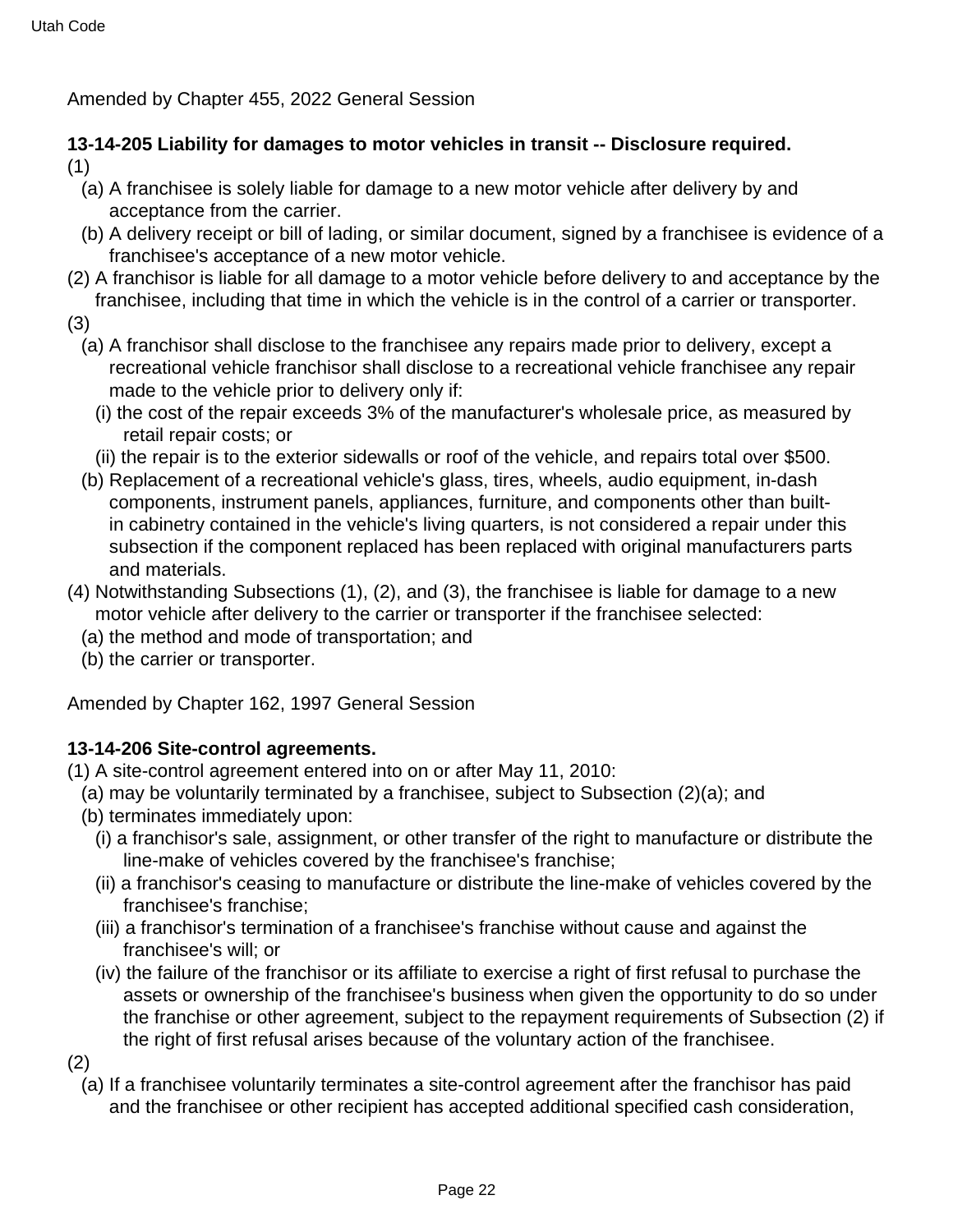the site-control agreement remains valid only until the franchisee or other recipient satisfies the repayment terms specified in Subsection (2)(b).

- (b)
	- (i) If the franchisor's additional specified cash consideration was used for the construction of a building or improvement on the property that is the subject of the site-control agreement, the amount of the repayment under Subsection (2)(a):
		- (A) is based on any repayment terms specified in the site-control agreement, if the parties to the site-control agreement have willingly agreed to the terms; and
		- (B) may not exceed the market value of the portion of the building or improvement constructed with the additional specified cash consideration paid by the franchisor, after allowing for depreciation based on a market-based depreciation schedule, as determined by an independent appraiser at the request of the franchisee or other recipient.
	- (ii) If the franchisor's additional specified cash consideration was not used for construction of a building or improvement on the property that is the subject of the site-control agreement, the amount of the repayment under Subsection (2)(a) is an equitable portion of the cash consideration, as determined under any terms specified in the site-control agreement for the equitable repayment following a franchisee's voluntary termination of the agreement.
- (c) Immediately upon the repayment under Subsection (2)(b):
- (i) the site-control agreement is terminated; and
- (ii) the franchisor or other party that is the beneficiary under the site-control agreement shall prepare and deliver to the franchisee a recordable notice of termination of:
	- (A) the site-control agreement; and
	- (B) any lien or encumbrance arising because of the site-control agreement and previously recorded against the property that is the subject of the site-control agreement.

Enacted by Chapter 33, 2010 General Session

# **Part 3**

# **Restrictions on Termination, Relocation, and Establishment of Franchises**

# **13-14-301 Termination or noncontinuance of franchise.**

- (1) Except as provided in Subsection (2), a franchisor may not terminate or refuse to continue a franchise agreement or the rights to sell and service a line-make pursuant to a franchise agreement, whether through termination or noncontinuance of the franchise, termination or noncontinuance of a line-make, or otherwise, unless:
	- (a) the franchisee has received written notice from the franchisor 60 days before the effective date of termination or noncontinuance setting forth the specific grounds for termination or noncontinuance that are relied on by the franchisor as establishing good cause for the termination or noncontinuance;
	- (b) the franchisor has good cause for termination or noncontinuance; and
- (c) the franchisor is willing and able to comply with Section 13-14-307.
- (2) A franchisor may terminate a franchise, without complying with Subsection (1):
- (a) if the franchisee's license as a new motor vehicle dealer is revoked under Title 41, Chapter 3, Motor Vehicle Business Regulation Act; or
- (b) upon a mutual written agreement of the franchisor and franchisee.
- (3)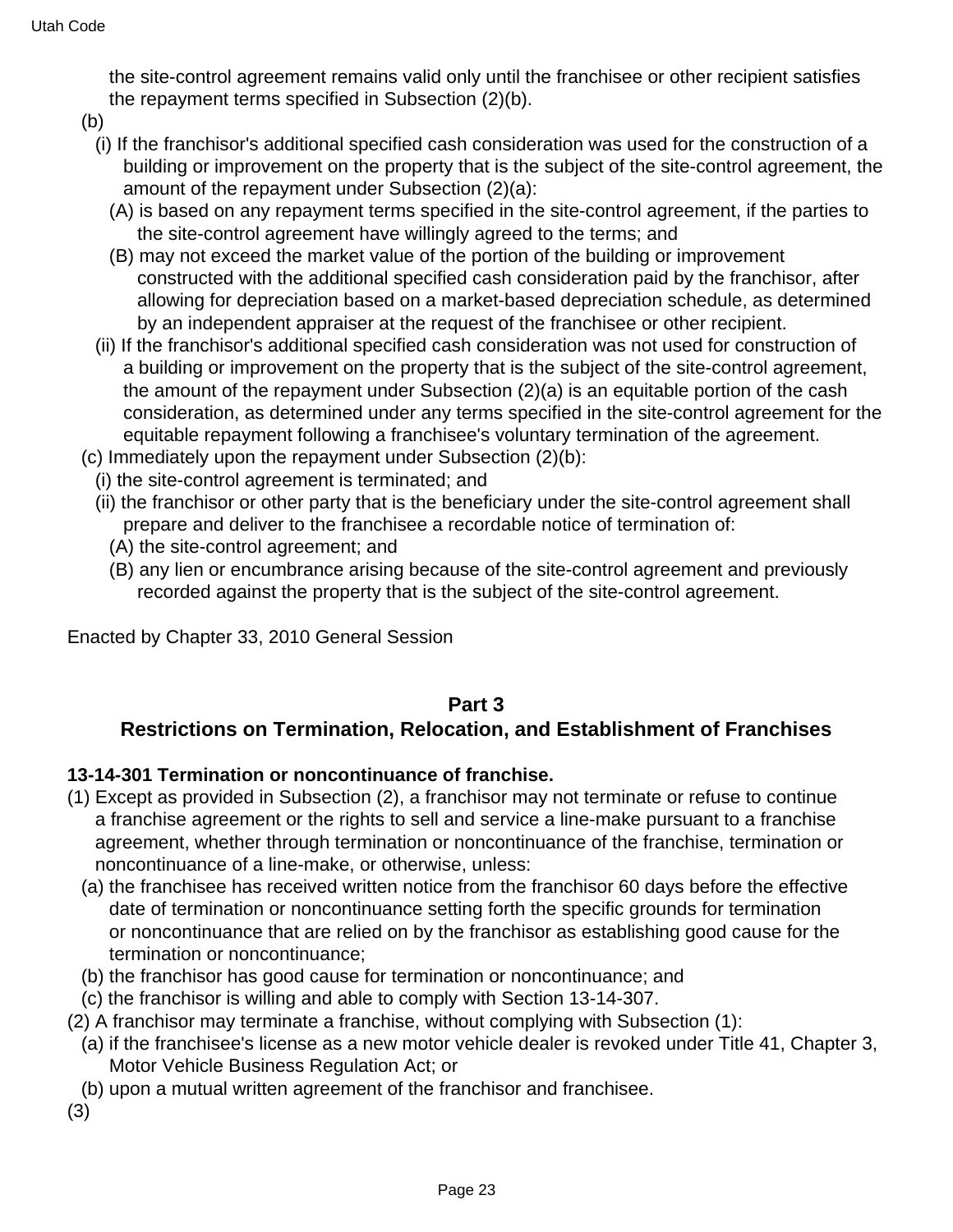- (a) At any time before the effective date of termination or noncontinuance of the franchise, the franchisee may apply to the advisory board for a hearing on the merits, and following notice to all parties concerned, the hearing shall be promptly held as provided in Section 13-14-304.
- (b) A termination or noncontinuance subject to a hearing under Subsection (3)(a) may not become effective until:
	- (i) final determination of the issue by the executive director; and
	- (ii) the applicable appeal period has lapsed.
- (4) A franchisee may voluntarily terminate its franchise if the franchisee provides written notice to the franchisor at least 30 days prior to the termination.

Amended by Chapter 318, 2009 General Session

# **13-14-302 Issuance of additional franchises -- Relocation of existing franchisees.**

- (1) Except as provided in Subsection (6), a franchisor shall provide the notice and documentation required under Subsection (2) if the franchisor seeks to:
	- (a) enter into a franchise agreement establishing a motor vehicle dealership within a relevant market area where the same line-make is represented by another franchisee; or
	- (b) relocate an existing motor vehicle franchisee.
- (2) In determining whether a new or relocated dealership is within a relevant market area where the same line-make is represented by an existing dealership, the relevant market area is measured from the closest property boundary line of the existing dealership to the closest property boundary line of the new or relocated dealership.
- (3)
	- (a) If a franchisor seeks to take an action listed in Subsection (1), before taking the action, the franchisor shall, in writing, notify the advisory board, the clerk of each affected municipality, and each franchisee in that line-make in the relevant market area.
	- (b) The notice required by Subsection (3)(a) shall:
		- (i) specify the intended action described under Subsection (1);
		- (ii) specify the good cause on which it intends to rely for the action; and
		- (iii) be delivered by registered or certified mail or by any form of reliable delivery through which receipt is verifiable.
- (4)
	- (a) Except as provided in Subsection (4)(c), the franchisor shall provide to the advisory board, each affected municipality, and each franchisee in that line-make in the relevant market area the following documents relating to the notice described under Subsection (3):
		- (i)
			- (A) any aggregate economic data and all existing reports, analyses, or opinions based on the aggregate economic data that were relied on by the franchisor in reaching the decision to proceed with the action described in the notice; and
			- (B) the aggregate economic data under Subsection (4)(a)(i)(A) includes:
				- (I) motor vehicle registration data;
				- (II) market penetration data; and
				- (III) demographic data;
		- (ii) written documentation that the franchisor has in the franchisor's possession that it intends to rely on in establishing good cause under Section 13-14-306 relating to the notice;
		- (iii) a statement that describes in reasonable detail how the establishment of a new franchisee or the relocation of an existing franchisee will affect the amount of business transacted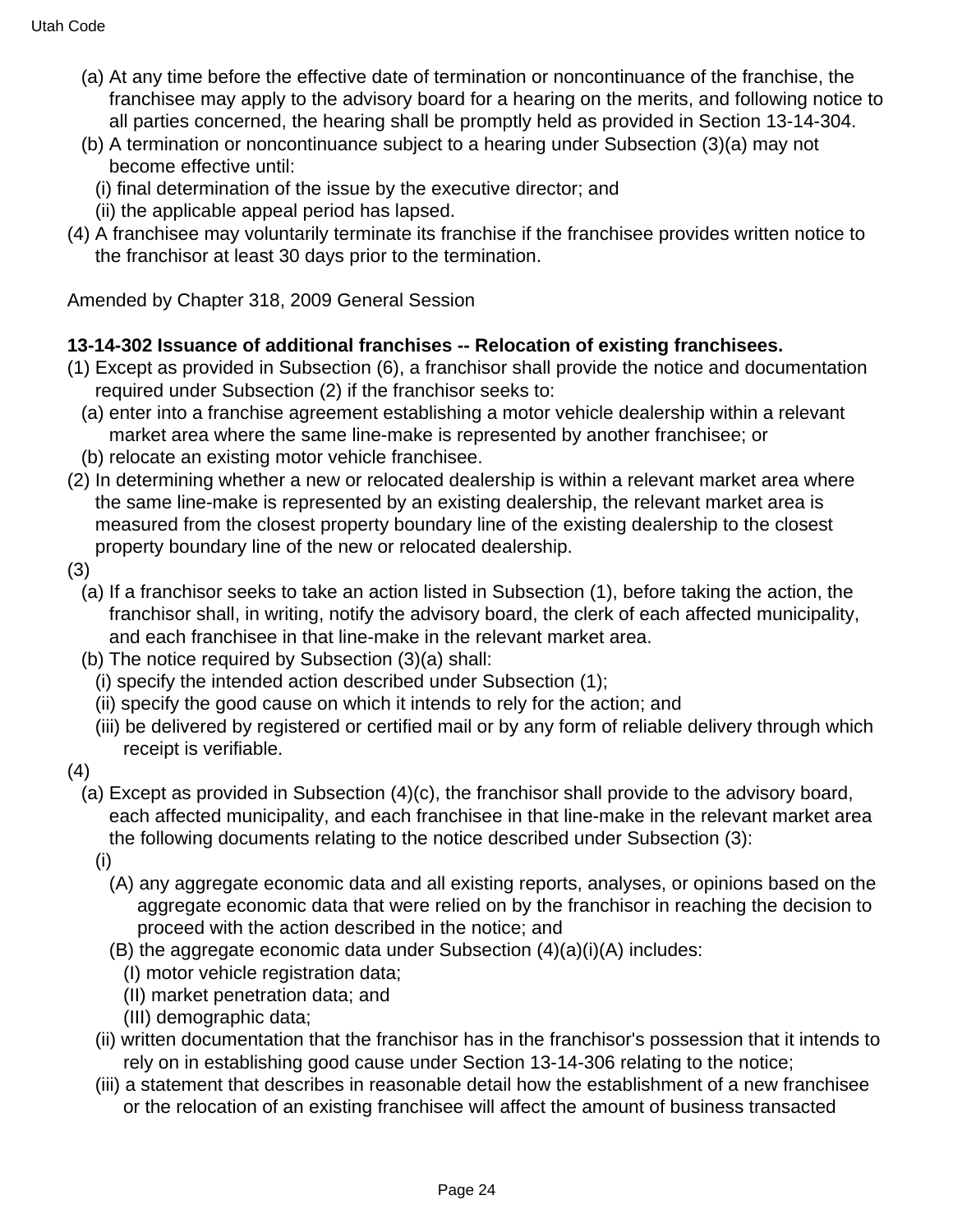by other franchisees of the same line-make in the relevant market area, as compared to business available to the franchisees; and

- (iv) a statement that describes in reasonable detail how the establishment of a new franchisee or the relocation of an existing franchisee will be beneficial or injurious to the public welfare or public interest.
- (b) The franchisor shall provide the documents described under Subsection (4)(a) with the notice required under Subsection (3).
- (c) The franchisor is not required to disclose any documents under Subsection (4)(a) if:
	- (i) the documents would be privileged under the Utah Rules of Evidence;
	- (ii) the documents contain confidential proprietary information;
	- (iii) the documents are subject to federal or state privacy laws;
	- (iv) the documents are correspondence between the franchisor and existing franchisees in that line-make in the relevant market area; or
	- (v) the franchisor reasonably believes that disclosure of the documents would violate:
		- (A) the privacy of another franchisee; or
		- (B) Section 13-14-201.

(5)

- (a) Within 30 days of receiving notice required by Subsection (3), any franchisee that is required to receive notice under Subsection (3) may protest to the advisory board the establishment or relocation of the dealership.
- (b) No later than 10 days after the day on which a protest is filed, the department shall inform the franchisor that:
	- (i) a timely protest has been filed;
	- (ii) a hearing is required;
	- (iii) the franchisor may not establish or relocate the proposed dealership until the advisory board has held a hearing; and
	- (iv) the franchisor may not establish or relocate a proposed dealership if the executive director determines that there is not good cause for permitting the establishment or relocation of the dealership.
- (6) If multiple protests are filed under Subsection (5), hearings may be consolidated to expedite the disposition of the issue.
- (7) Subsections (1) through (6) do not apply to a relocation of an existing or successor dealer to a location that is:
	- (a) within the same county and less than two miles from the existing location of the existing or successor franchisee's dealership; or
	- (b) further away from a dealership of a franchisee of the same line-make.
- (8) For purposes of this section:
	- (a) relocation of an existing franchisee's dealership in excess of two miles from the dealership's existing location is considered the establishment of an additional franchise in the line-make of the relocating franchise;
	- (b) the reopening in a relevant market area of a dealership that has not been in operation for one year or more is considered the establishment of an additional motor vehicle dealership; and
	- (c)
		- (i) except as provided in Subsection  $(8)(c)(ii)$ , the establishment of a temporary additional place of business by a recreational vehicle franchisee is considered the establishment of an additional motor vehicle dealership; and
		- (ii) the establishment of a temporary additional place of business by a recreational vehicle franchisee is not considered the establishment of an additional motor vehicle dealership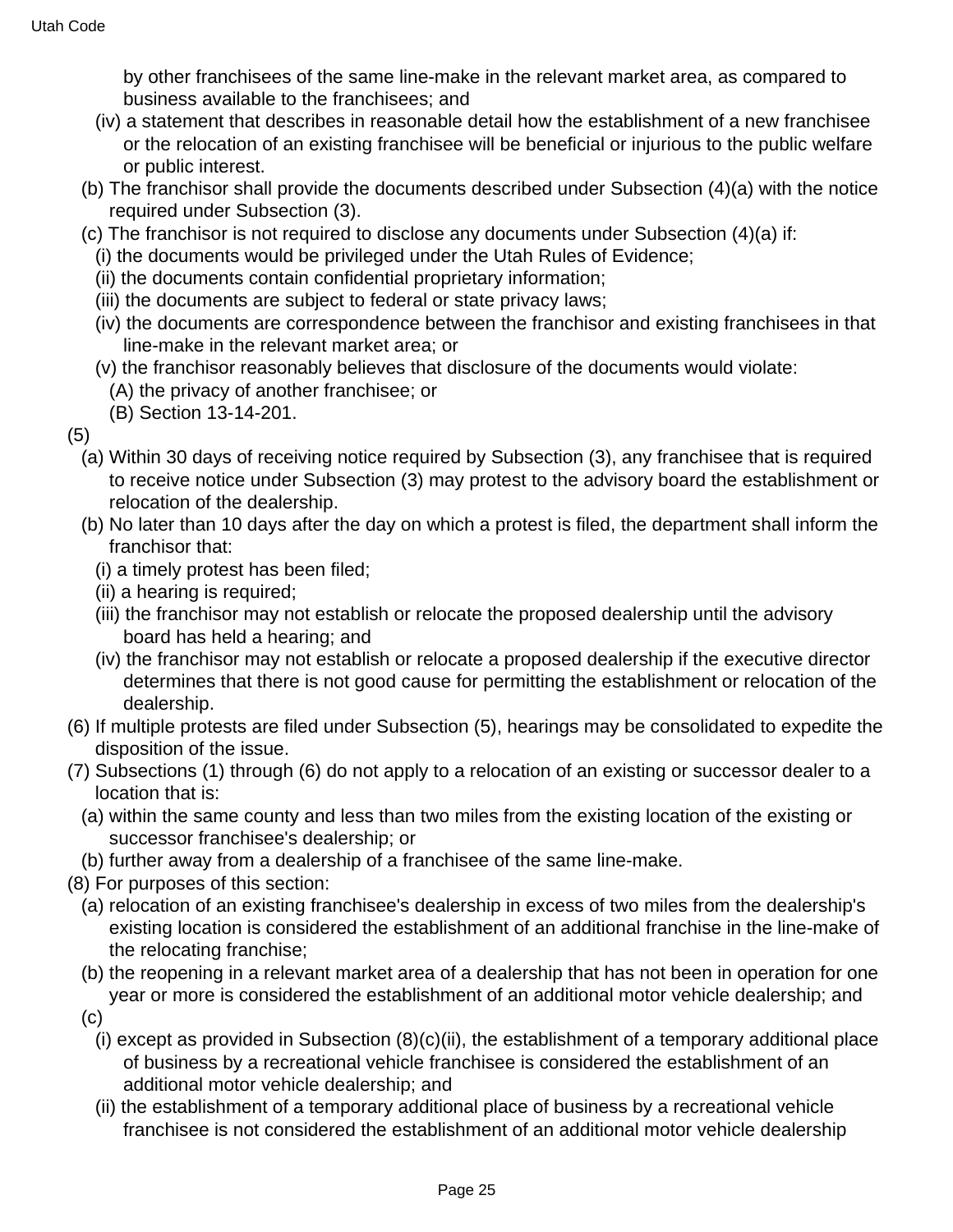if the recreational vehicle franchisee is participating in a trade show where three or more recreational vehicle dealers are participating.

Amended by Chapter 268, 2015 General Session

#### **13-14-302.5 Application of new franchise process with respect to certain terminated franchises.**

- (1) As used in this section:
	- (a) "Covered franchisee":
		- (i) means a person who was a franchisee under a pre-bankruptcy franchise; and
	- (ii) is a "covered dealership," as that term is defined in the federal franchise arbitration law.
	- (b) "Covered franchisor":
		- (i) means a person who was a franchisor under a pre-bankruptcy franchise; and
		- (ii) is a "covered manufacturer," as that term is defined in the federal franchise arbitration law.
	- (c) "Federal franchise arbitration law" means Section 747 of the Consolidated Appropriations Act of 2010, Pub. L. No. 111-117.
	- (d) "New franchisor":
		- (i) means a person who is a franchisor of the same line-make as the franchisor under a prebankruptcy franchise that has become a terminated franchise; and
		- (ii) is a "covered manufacturer," as that term is defined in the federal franchise arbitration law.
	- (e) "Pre-bankruptcy franchise" means a franchise in effect as of October 3, 2008.
	- (f) "Reinstated franchise" means:
		- (i) a terminated franchise that a reinstatement order determines should be reinstated, renewed, continued, assigned, or assumed; or
		- (ii) a franchise that a reinstatement order otherwise determines should be reestablished in or added to the dealer network of a new franchisor in the geographic area where the covered franchisee was located before October 3, 2008.
	- (g) "Reinstated franchisee" means a covered franchisee:
		- (i) whose franchise became a terminated franchise with less than 90 days' notice prior to termination; and
		- (ii) that becomes entitled to a reinstated franchise under a reinstatement order.
	- (h) "Reinstatement order" means an arbitrator's written determination:
	- (i) in an arbitration proceeding held under the federal franchise arbitration law; and (ii)
		- (A) that a terminated franchise should be reinstated, renewed, continued, assigned, or assumed; or
		- (B) that a covered franchisee should otherwise be reestablished as a franchisee in or added to the dealer network of a new franchisor in the geographic area where the covered franchisee was located before October 3, 2008.
	- (i) "Terminated franchise" means a covered franchisee's pre-bankruptcy franchise that was terminated or not continued or renewed as a result of a bankruptcy proceeding involving a covered franchisor as the bankruptcy debtor.
- (2) The process under Sections 13-14-302, 13-14-304, and 13-14-306 for the issuance of a franchise, including Subsections 13-14-302(5) and (6) and Section 13-14-304 relating to a protest by another franchisee in the line-make in the relevant market area against the establishment or relocation of a franchise, does not apply to a reinstated franchise or reinstated franchisee.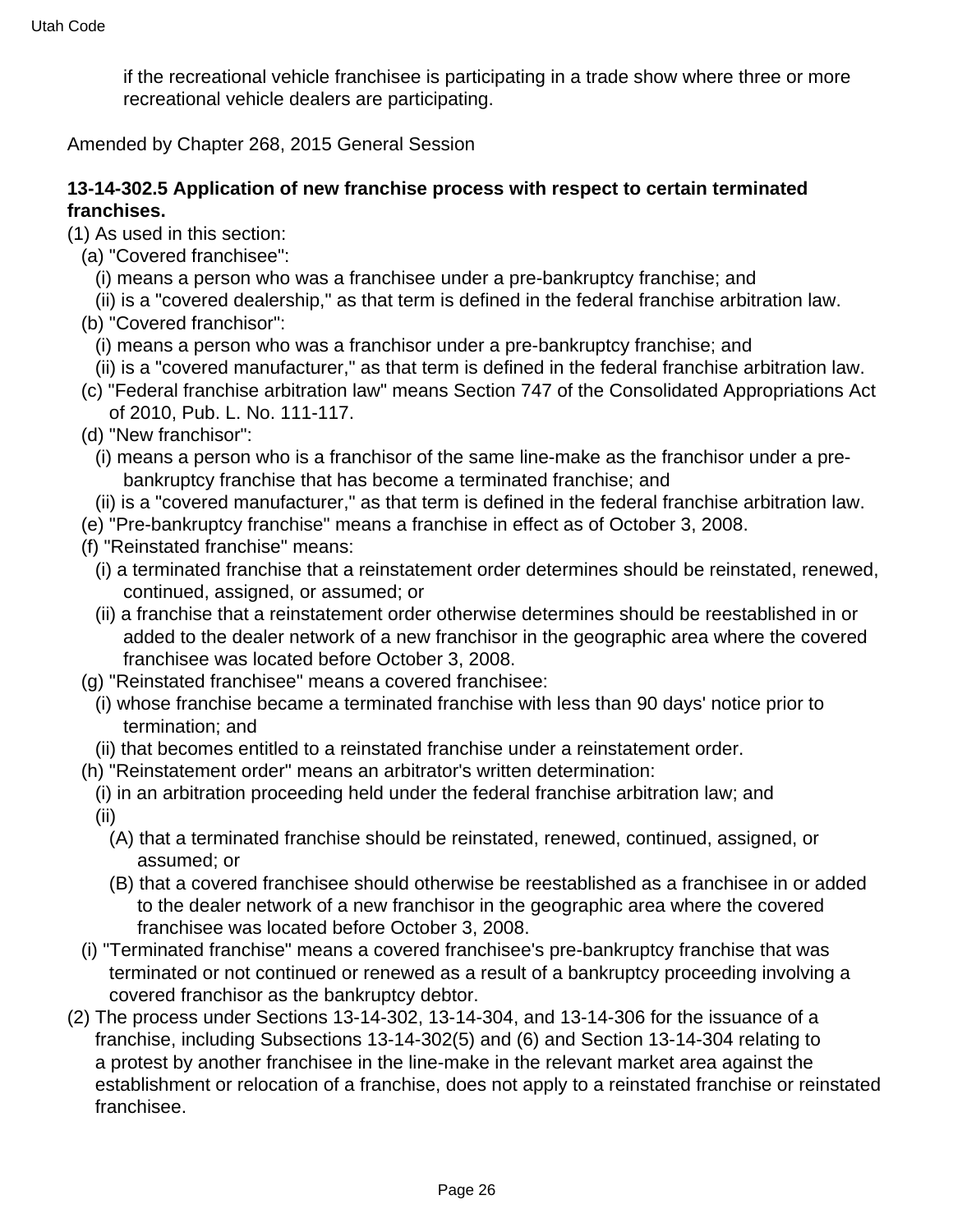Amended by Chapter 268, 2015 General Session

# **13-14-303 Effect of terminating a franchise.**

 If under Section 13-14-301 the executive director permits a franchisor to terminate or not continue a franchise and prohibits the franchisor from entering into a franchise for the sale of new motor vehicles of a line-make in a relevant market area, the franchisor may not enter into a franchise for the sale of new motor vehicles of that line-make in the specified relevant market area unless the executive director determines, after a recommendation by the advisory board, that there has been a change of circumstances so that the relevant market area at the time of the establishment of the new franchise agreement can reasonably be expected to support the new franchisee.

Amended by Chapter 249, 2005 General Session

### **13-14-304 Hearing regarding termination, relocation, or establishment of franchises.** (1)

- (a) Within 10 days after the day on which the advisory board receives an application from a franchisee under Subsection 13-14-301(3) challenging a franchisor's right to terminate or not continue a franchise, or an application under Section 13-14-302 challenging the establishment or relocation of a franchise, the executive director shall:
	- (i) enter an order designating the time and place for the hearing; and
	- (ii) send a copy of the order by certified or registered mail, with return receipt requested, or by any form of reliable delivery through which receipt is verifiable to:
		- (A) the applicant;
		- (B) the franchisor; and
		- (C) if the application involves the establishment of a new franchise or the relocation of an existing dealership, each affected municipality and to each franchisee in the relevant market area engaged in the business of offering to sell or lease the same line-make.
- (b) A copy of an order mailed under Subsection (1)(a) shall be addressed to the franchisee at the place where the franchisee's business is conducted.
- (2) An affected municipality and any other person who can establish an interest in the application may intervene as a party to the hearing, whether or not that person receives notice.
- (3) Any person, including an affected municipality, may appear and testify on the question of the public interest in the termination or noncontinuation of a franchise or in the establishment of an additional franchise.
- (4)
	- (a)
		- (i) Any hearing ordered under Subsection (1) shall be conducted no later than 90 days after the day on which the application for hearing is filed.
		- (ii) A final decision on the challenge shall be made by the executive director no later than 20 days after the day on which the hearing ends.
	- (b) Failure to comply with the time requirements of Subsection (4)(a) is considered a determination that the franchisor acted with good cause or, in the case of a protest of a proposed establishment or relocation of a dealer, that good cause exists for permitting the proposed additional or relocated new motor vehicle dealer, unless:
		- (i) the delay is caused by acts of the franchisor or the additional or relocating franchisee; or
		- (ii) the delay is waived by the parties.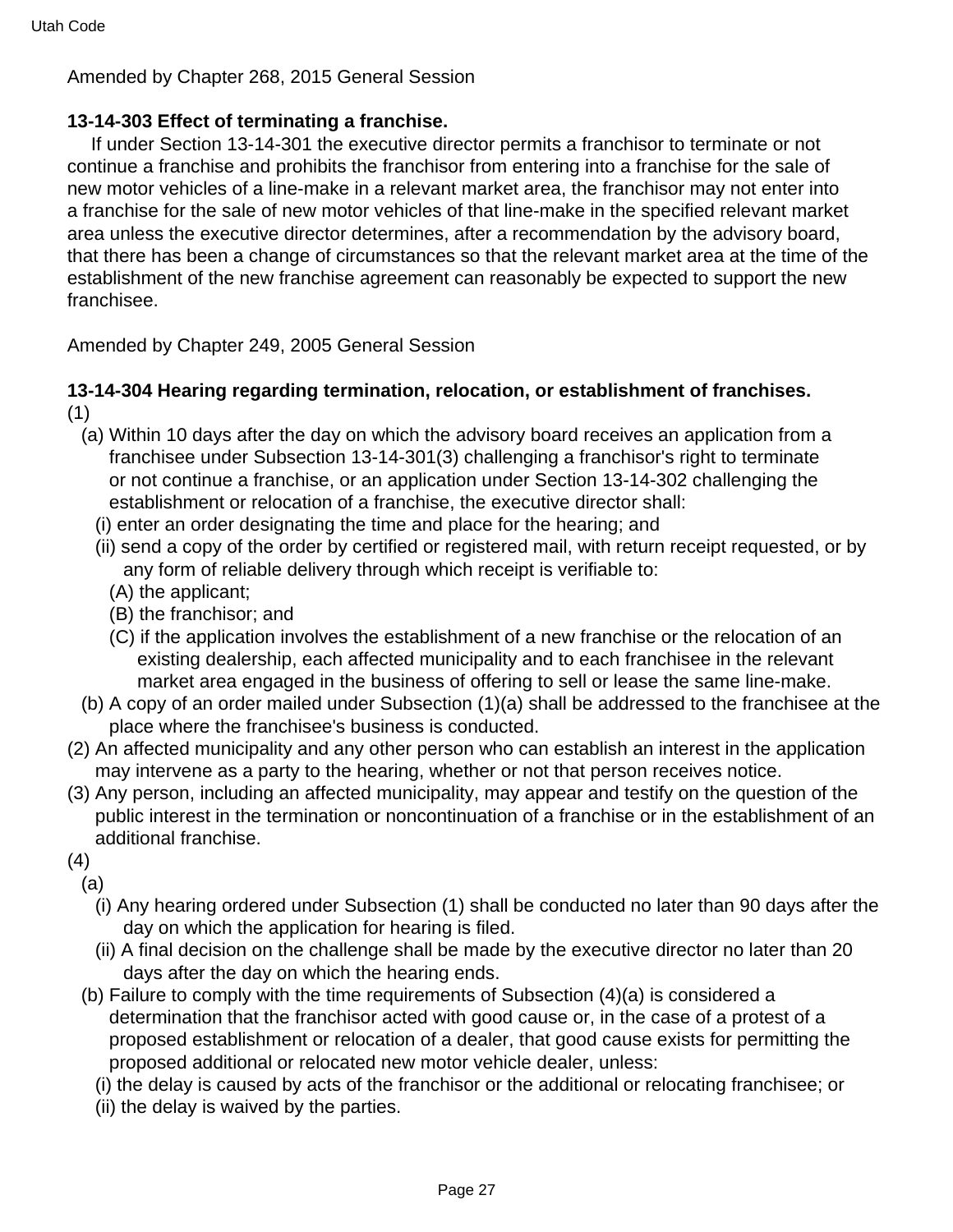- (5) The franchisor has the burden of proof to establish by a preponderance of the evidence that under the provisions of this chapter it should be granted permission to:
	- (a) terminate or not continue the franchise;
	- (b) enter into a franchise agreement establishing an additional franchise; or
	- (c) relocate the dealership of an existing franchisee.
- (6) Any party to the hearing may appeal the executive director's final decision in accordance with Title 63G, Chapter 4, Administrative Procedures Act, including the franchisor, an existing franchisee of the same line-make whose relevant market area includes the site of the proposed dealership, or an affected municipality.

Amended by Chapter 268, 2015 General Session

# **13-14-305 Evidence to be considered in determining cause to terminate or discontinue.**

- (1) In determining whether a franchisor has established good cause for terminating or not continuing a franchise agreement, the advisory board and the executive director shall consider:
	- (a) the amount of business transacted by the franchisee, as compared to business available to the franchisee;
	- (b) the investment necessarily made and obligations incurred by the franchisee in the performance of the franchisee's part of the franchise agreement;
	- (c) the permanency of the investment;
	- (d) whether it is injurious or beneficial to the public welfare or public interest for the business of the franchisee to be disrupted;
	- (e) whether the franchisee has adequate motor vehicle sales and service facilities, equipment, vehicle parts, and qualified service personnel to reasonably provide for the needs of the consumer for the new motor vehicles handled by the franchisee and has been and is rendering adequate services to the public;
	- (f) whether the franchisee refuses to honor warranties of the franchisor under which the warranty service work is to be performed pursuant to the franchise agreement, if the franchisor reimburses the franchisee for the warranty service work;
	- (g) failure by the franchisee to substantially comply with those requirements of the franchise agreement that are determined by the advisory board or the executive director to be:
		- (i) reasonable;
		- (ii) material; and
		- (iii) not in violation of this chapter;
	- (h) evidence of bad faith by the franchisee in complying with those terms of the franchise agreement that are determined by the advisory board or the executive director to be:
		- (i) reasonable;
		- (ii) material; and
		- (iii) not in violation of this chapter;
	- (i) prior misrepresentation by the franchisee in applying for the franchise;
	- (j) transfer of any ownership or interest in the franchise without first obtaining approval from the franchisor or the executive director after receipt of the advisory board's recommendation; and
	- (k) any other factor the advisory board or the executive director consider relevant.
- (2) Notwithstanding any franchise agreement, the following do not constitute good cause, as used in this chapter for the termination or noncontinuation of a franchise:
	- (a) the sole fact that the franchisor desires greater market penetration or more sales or leases of new motor vehicles;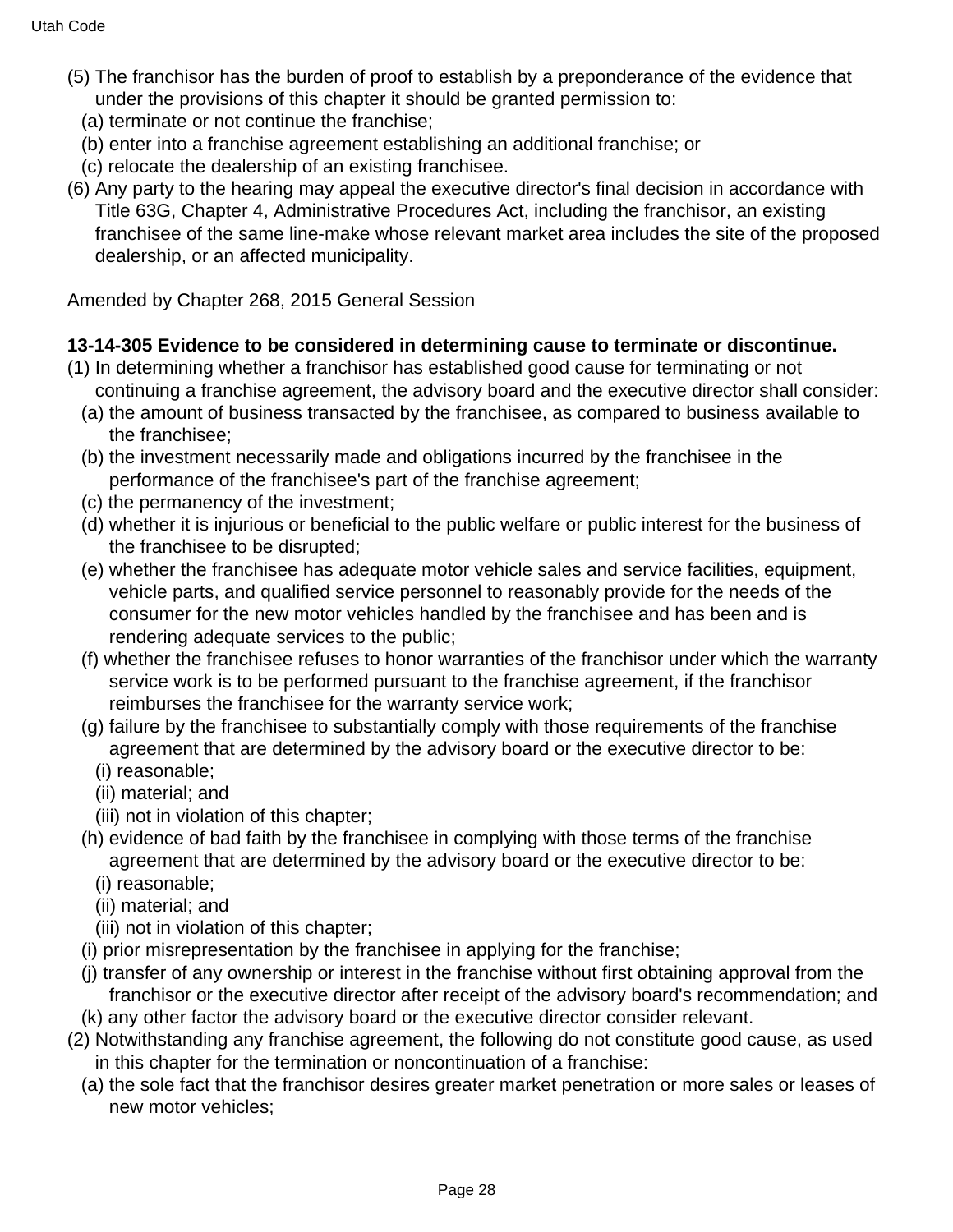- (b) the change of ownership of the franchisee's dealership or the change of executive management of the franchisee's dealership unless the franchisor proves that the change of ownership or executive management will be substantially detrimental to the distribution of the franchisor's motor vehicles; or
- (c) the fact that the franchisee has justifiably refused or declined to participate in any conduct covered by Section 13-14-201.
- (3) For purposes of Subsection (2), "substantially detrimental" includes the failure of any proposed transferee to meet the objective criteria applied by the franchisor in qualifying franchisees at the time of application.

Amended by Chapter 249, 2005 General Session

### **13-14-306 Evidence to be considered in determining cause to relocate or establish a new franchised dealership.**

 In determining whether a franchisor has established good cause for relocating an existing franchisee or establishing a new franchised dealership for the same line-make in a given relevant market area, the advisory board and the executive director shall consider:

- (1) the amount of business transacted by other franchisees of the same line-make in that relevant market area, as compared to business available to the franchisees;
- (2) the investment necessarily made and obligations incurred by other franchisees of the same line-make in that relevant market area in the performance of their part of their franchisee agreements;
- (3) the permanency of the existing and proposed investment;
- (4) whether it is injurious or beneficial to the public welfare or public interest for an additional franchise to be established, including:
	- (a) the impact on any affected municipality;
	- (b) population growth trends in any affected municipality;
	- (c) the number of dealerships in the primary market area of the new or relocated dealership compared to the number of dealerships in each primary market area adjacent to the new or relocated dealership's primary market area; and
	- (d) how the new or relocated dealership would impact the distance and time that an individual in the new or relocated dealership's primary market area would have to travel to access a dealership in the same line-make as the new or relocated dealership.
- (5) whether the franchisees of the same line-make in that relevant market area are providing adequate service to consumers for the motor vehicles of the line-make, which shall include the adequacy of:
	- (a) the motor vehicle sale and service facilities;
	- (b) equipment;
	- (c) supply of vehicle parts; and
	- (d) qualified service personnel; and
- (6) whether the relocation or establishment would cause any material negative economic effect on a dealer of the same line-make in the relevant market area.

Amended by Chapter 268, 2015 General Session

### **13-14-307 Franchisor's obligations upon termination or noncontinuation of franchise or line-make.**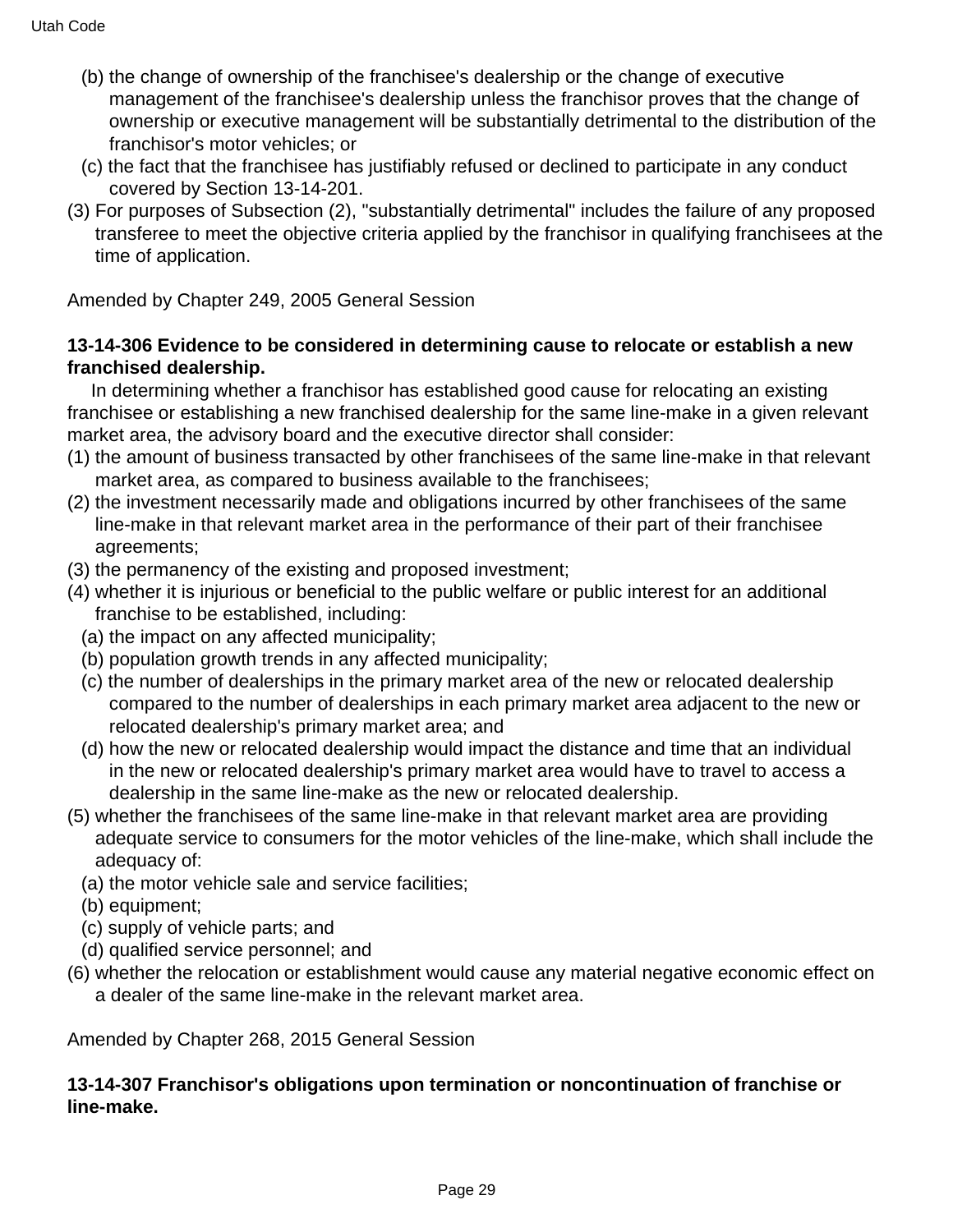- (1) Upon the termination or noncontinuation of a franchise or a line-make, the franchisor shall pay the franchisee:
	- (a) an amount calculated by:
		- (i) including the franchisee's cost of unsold motor vehicles that:
			- (A) are in the franchisee's inventory;
			- (B) were acquired:
				- (I) from the franchisor; or
				- (II) in the ordinary course of business from another franchisee of the same line-make;
			- (C) are new, undamaged, and, except for franchisor accessories, unaltered; or
			- (D) represent the current model year at the time of termination or noncontinuation, or the two model years immediately before the time of termination or noncontinuation;
		- (ii) reducing the amount in Subsection  $(1)(a)(i)$  by a prorated 1% for each 1,000 miles over 500 miles registered on a new vehicle's odometer;
		- (iii) adding any charges made by the franchisor, for distribution, delivery, or taxes;
		- (iv) adding the franchisee's cost of any franchisor accessories added on the vehicle, except only those recreational vehicle accessories that are listed in the franchisor's wholesale product literature as options for that vehicle shall be repurchased; and
	- (v) subtracting all allowances paid or credited to the franchisee by the franchisor;
	- (b) the franchisee's cost of new and undamaged motor vehicles in the franchisee's inventory of demonstrator vehicles, reduced by a prorated 1% for each 1000 miles over 500 miles registered on the demonstrator vehicle's odometer, except recreational vehicles whose cost shall be reduced by 2% for each 1,000 miles registered on the odometer of demonstrator selfpropelled recreational vehicles, exclusive of miles incurred in delivery of the vehicle, and the cost of demonstrator nonself-propelled recreational vehicles shall be reduced by 10% of the franchisee's vehicle cost:
		- (i) plus any charges made by the franchisor for distribution, delivery, or taxes;
		- (ii) plus the franchisee's cost of any accessories added on the vehicles, except only those recreational vehicle accessories that are listed in the franchisor's wholesale product literature as options for that vehicle shall be repurchased; and
		- (iii) less all allowances paid or credited to the franchisee by the franchisor;
	- (c) the cost of all new, undamaged, and unsold supplies, parts, and accessories as set forth in the franchisor's catalog at the time of termination or noncontinuation for the supplies, parts, and accessories, less all allowances paid or credited to the franchisee by the franchisor;
	- (d) the fair market value, but not less than the franchisee's depreciated acquisition cost of each undamaged sign owned by the franchisee that bears a common name, trade name, or trademark of the franchisor if acquisition of the sign was recommended or required by the franchisor. If a recreational vehicle franchisee has a sign with multiple manufacturers listed, the franchisor is only responsible for its pro rata portion of the sign;
	- (e) the fair market value, but not less than the franchisee's depreciated acquisition cost, of all special tools, equipment, and furnishings acquired from the franchisor or sources approved by the franchisor that were required by the franchisor and are in good and usable condition;
	- (f) the cost of transporting, handling, packing, and loading motor vehicles, supplies, parts, accessories, signs, special tools, equipment, and furnishings;
	- (g) subject to Subsection (5), reasonable compensation to the franchisee for any cost incurred pertaining to the unexpired term of a lease agreement for the dealership's existing location;
	- (h) the negotiated fair market value of the dealership premises, based on the fair market value of the real property, if the dealer opts to sell the dealership premises; and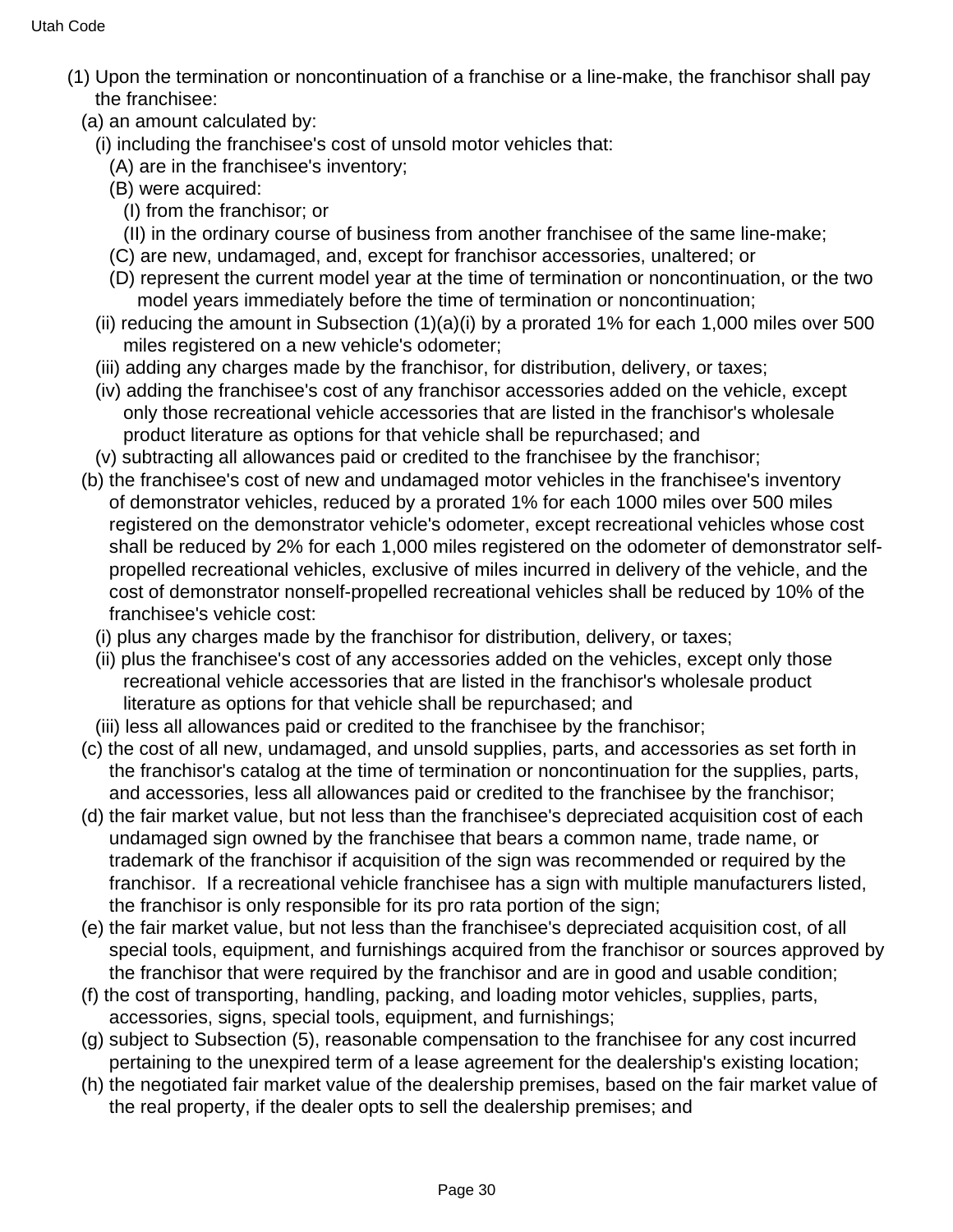- (i) compensate the franchisee for the blue sky or goodwill of the dealership, as determined in accordance with the applicable industry standards taking into consideration the effect that the timing of the manufacturer's announcement of discontinuance of a line make has or will have on future profitability of the dealership.
- $(2)$  Subsections  $(1)(q)$ ,  $(h)$ , and  $(i)$  do not apply if a franchise is terminated:
	- (a) by the franchisor for cause as defined in Subsections 13-14-301(1)(b) and (2)(a);
	- (b) upon mutual written agreement of the franchisor and franchisee as provided in Subsection 13-14-301(2)(b); or
- (c) upon voluntary termination by the franchisee as provided in Subsection 13-14-301(4).
- (3) The franchisor shall pay the franchisee the amounts specified in Subsection (1) within 90 days after the tender of the property to the franchisor if the franchisee:
	- (a) has clear title to the property; and
	- (b) is in a position to convey title to the franchisor.
- (4) If repurchased inventory, equipment, or demonstrator vehicles are subject to a security interest, the franchisor may make payment jointly to the franchisee and to the holder of the security interest.
- (5) Subsection (1)(g) does not relieve the franchisee or its lessor from an obligation under their lease agreement to mitigate damages.
- (6)
	- (a) This section does not apply to a franchisee's voluntary termination or noncontinuation of its franchise that occurs as a result of the franchisee's sale of its dealership business entity or substantially all of the assets of that entity to a third party if the franchisor contemporaneously grants a franchise to the third party on terms and conditions that are comparable to those of the terminating or noncontinuing franchise.
	- (b) Subsection (6)(a) may not be construed to impair a contractual right of a terminating or noncontinuing franchisee under a franchise or related agreement with a franchisor or its affiliate, including a right to return unsold parts.
- (7) This section does not apply to a termination, cancellation, or nonrenewal of:
	- (a) a recreational vehicle franchise; or
	- (b) a line-make by a recreational vehicle franchisor.

Amended by Chapter 33, 2010 General Session

### **13-14-307.5 Termination, cancellation, or nonrenewal of a recreational vehicle franchise agreement.**

- (1) This section applies only to a recreational vehicle franchisee's termination, cancellation, or nonrenewal of:
	- (a) a recreational vehicle franchise; or
	- (b) a recreational vehicle line-make.
- (2)
	- (a) A recreational vehicle franchisee may, at any time and with or without good cause, terminate, cancel, or not renew its recreational vehicle franchise agreement or a recreational vehicle line-make by giving 30 days' prior written notice to the recreational vehicle franchisor.
	- (b) A franchisee has the burden of showing that a termination, cancellation, or nonrenewal is for good cause.
	- (c) Good cause for a franchisee's termination, cancellation, or nonrenewal is considered to exist if:
		- (i) the franchisor is convicted of or enters a plea of nolo contendere to a felony;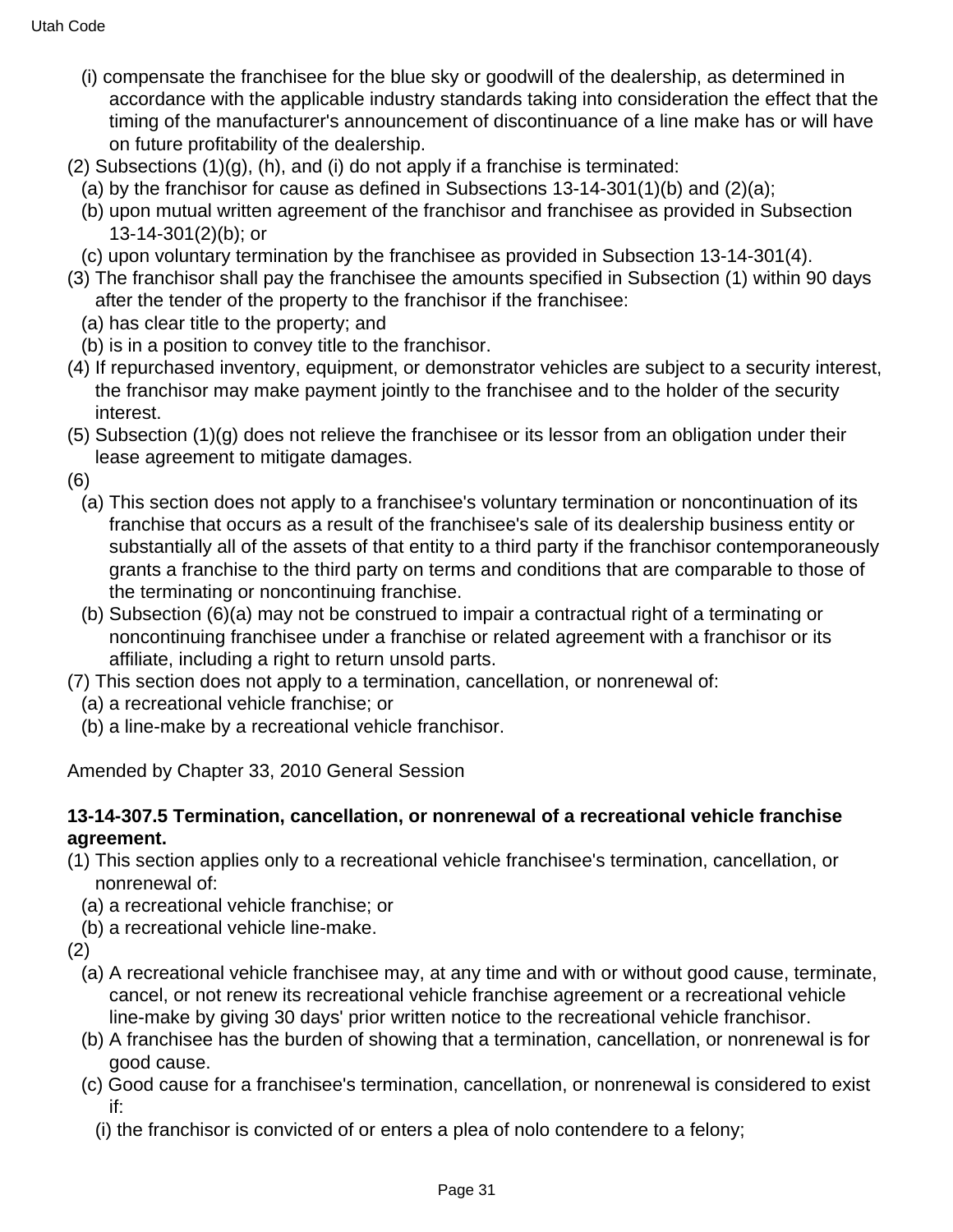- (ii) the business operations of the franchisor are:
	- (A) abandoned; or
	- (B) closed for 10 consecutive business days, unless the closing is due to an act of God, a strike, a labor difficulty, or another cause over which the franchisor has no control;
- (iii) the franchisor makes a misrepresentation that materially and adversely affects the business relationship with the recreational vehicle franchisee;
- (iv) a material violation of this chapter is not cured within 30 days after the franchisee gives 30 days' written notice of the violation to the recreational vehicle franchisor; or
- (v) the recreational vehicle franchisor:
	- (A) becomes insolvent;
	- (B) declares bankruptcy; or
	- (C) makes an assignment for the benefit of creditors.
- (3) If the franchisee terminates, cancels, or does not renew the recreational vehicle franchise agreement or line-make for cause, the franchisor shall, at the franchisee's election and within 45 days after termination, cancellation, or nonrenewal, repurchase:
	- (a)
		- (i) all new, unaltered recreational vehicles, including demonstrators, that the franchisee acquired from the franchisor within 18 months before the date of the termination, cancellation, or nonrenewal; and
		- (ii) for a repurchase price equal to 100% of the original net invoice cost, including transportation, reduced by:
			- (A) any applicable rebates and discounts to the franchisee; and
			- (B) the cost to repair any damage to a repurchased recreational vehicle, if the vehicle is damaged after delivery to the franchisee but before repurchase occurs;
	- (b)
		- (i) all undamaged accessories and proprietary parts sold by the recreational vehicle franchisor to the franchisee within one year before termination, cancellation, or nonrenewal, if accompanied by the original invoice; and
		- (ii) for a repurchase price equal to 100% of the original net invoice cost, plus an additional 5% of the original net invoice cost to compensate the franchisee for packing and shipping the returned accessories and parts to the franchisor; and
	- (c)
		- (i) any properly functioning diagnostic equipment, special tools, current signage, and other equipment and machinery that:
			- (A) the franchisee purchased:
				- (I) from the franchisor within five years before termination, cancellation, or nonrenewal; and
				- (II) at the franchisor's request or because of the franchisor's requirement; and
			- (B) are no longer usable in the normal course of the franchisee's ongoing business, as the franchisee reasonably determines; and
		- (ii) for a repurchase price equal to 100% of the original net cost that the franchisee paid, plus any applicable shipping charges and sales taxes.
- (4) A recreational vehicle franchisor shall pay the franchisee all money due under Subsection (3) within 30 days after the franchisor's receipt of the repurchased items.

Enacted by Chapter 33, 2010 General Session

#### **13-14-308 Private right of action.**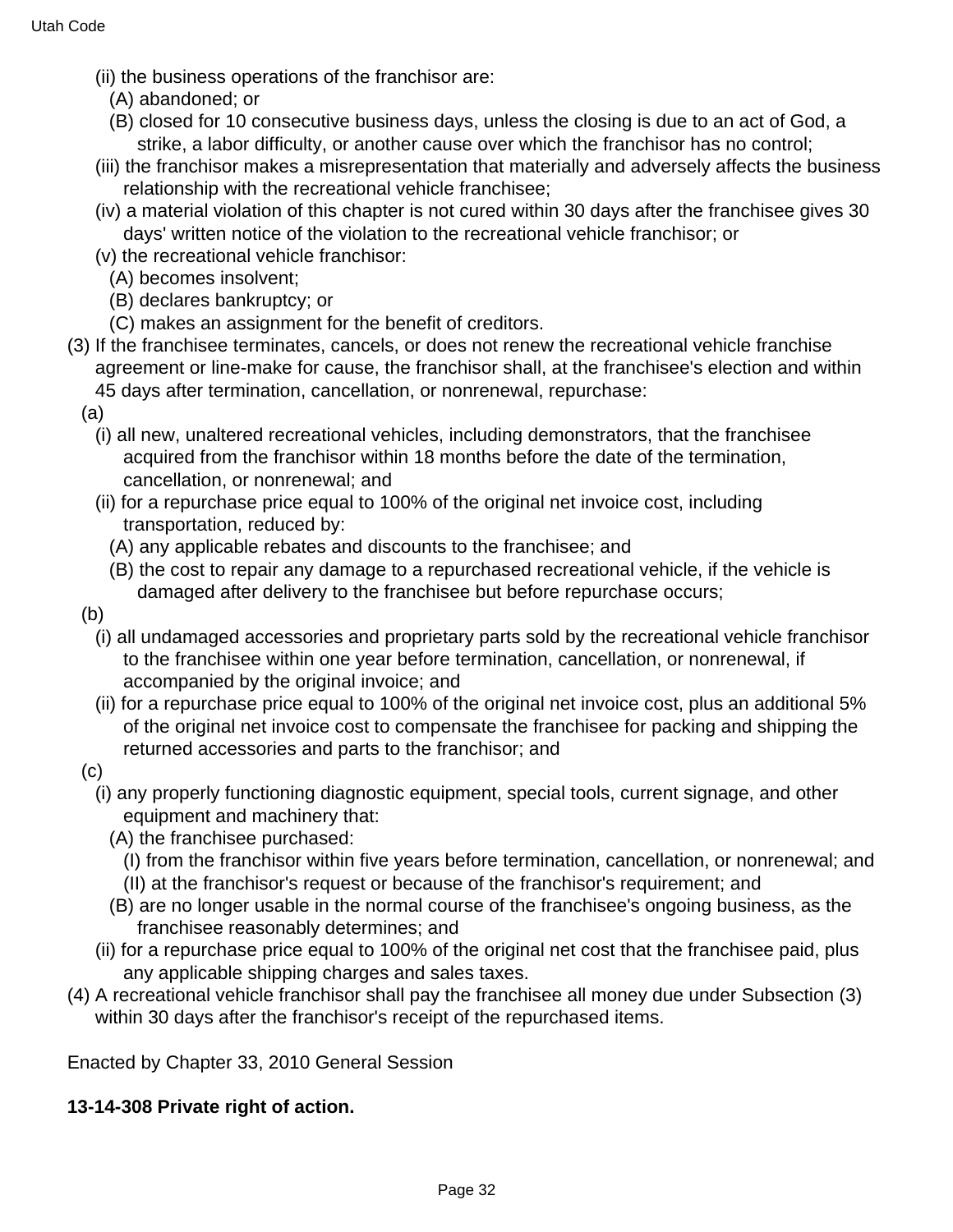- (1) A franchisee has a private right of action for actual damages and reasonable attorney fees against a franchisor for a violation of this chapter that results in damage to the franchisee.
- (2)
	- (a) As used in this Subsection (2):
		- (i) "New franchisor" has the same meaning as defined in Section 13-14-302.5.
		- (ii) "Reinstated franchise" has the same meaning as defined in Section 13-14-302.5.
		- (iii) "Reinstated franchisee" has the same meaning as defined in Section 13-14-302.5.
	- (b) A reinstated franchisee has a private right of action for actual damages and reasonable attorney fees against a new franchisor if:
		- (i) the new franchisor:
			- (A) establishes a new franchisee of the same line-make as a line-make of the reinstated franchisee within the relevant market area of the reinstated franchisee; or
			- (B) adds a line-make to another franchisor's existing franchisee within the relevant market area of the reinstated franchisee that is the same line-make as a line-make of the reinstated franchisee; and
		- (ii) the franchisor's action under Subsection (2)(b)(i) causes a substantial diminution in value of the reinstated franchisee's reinstated franchise.
	- (c) A new franchisor may not be held liable under Subsection (2)(b) based on a franchisee's purchase of another existing franchise, both of which are within the relevant market area of a reinstated franchisee, for the purpose of combining the purchased franchise with the franchise of the purchasing franchisee.

Amended by Chapter 41, 2010 General Session

### **13-14-309 Change in distribution plan.**

 If there is a change in the plan of distribution of a line make that contemplates a continuation of that line make in the state, a manufacturer or distributor may not directly or indirectly, through the action of any parent of the manufacturer or distributor, subsidiary of the manufacturer or distributor, or common entity cause a termination, cancellation, or nonrenewal of a dealer franchise agreement by a present or previous manufacturer or distributor unless, by the effective date of the action the manufacturer or distributor offers the new motor vehicle dealer whose dealer franchise agreement is terminated, cancelled, or not renewed, a dealer franchise agreement that is substantially similar to the dealer franchise agreement that existed with the previous manufacturer or distributor allowing the dealer to represent the line make under the new plan of distribution.

Enacted by Chapter 362, 2008 General Session

# **13-14-310 Reporting requirement.**

 By September 1 of each year, the advisory board shall submit, in accordance with Section 68-3-14, an annual written report to the Business and Labor Interim Committee that, for the fiscal year immediately preceding the day on which the report is submitted, describes:

- (1) the number of applications for a new or relocated dealership that the advisory board received; and
- (2) for each application described in Subsection (1):
	- (a) the number of protests that the advisory board received;
	- (b) whether the advisory board conducted a hearing;
	- (c) if the advisory board conducted a hearing, the disposition of the hearing; and
	- (d) the basis for any disposition described in Subsection (2)(c).